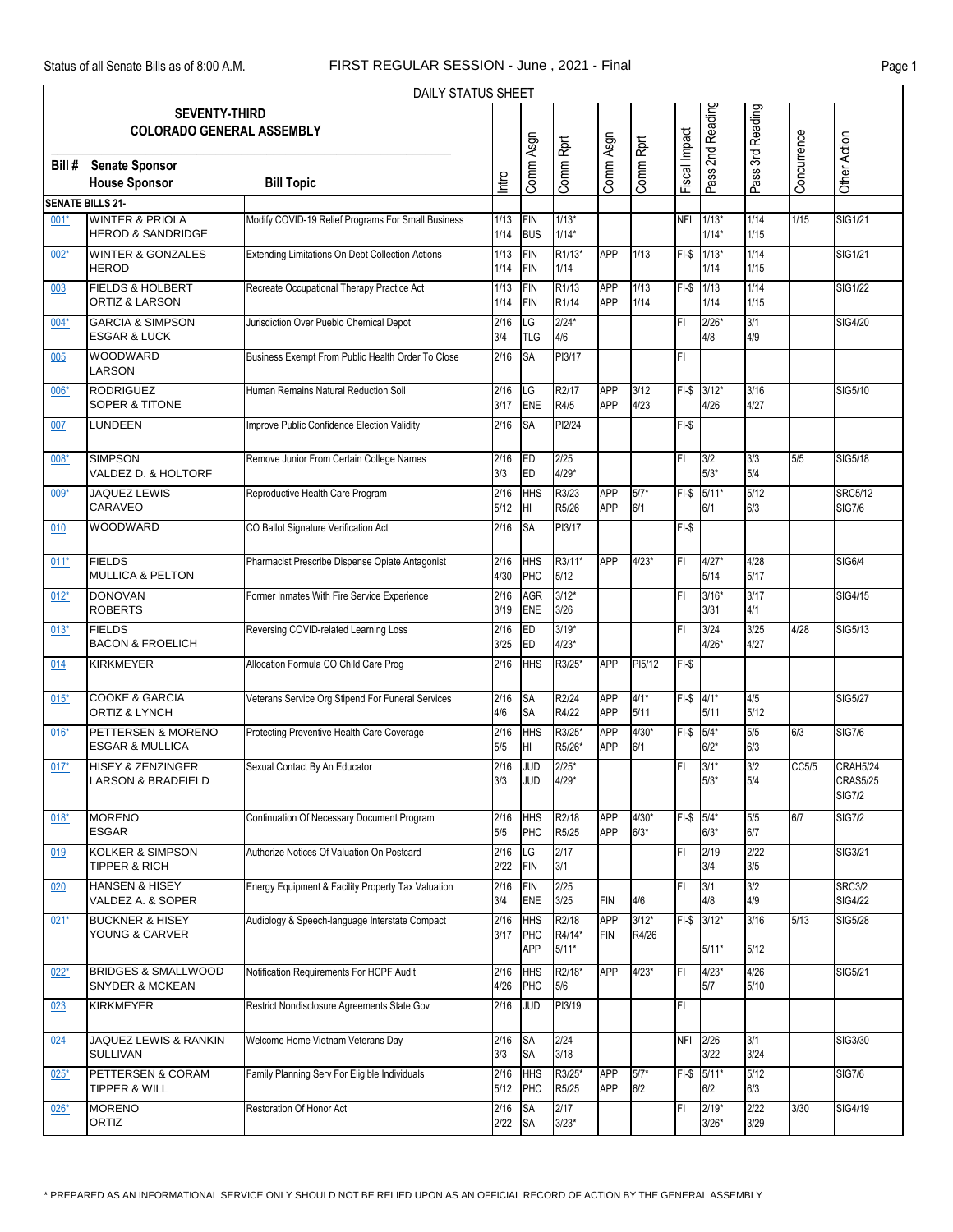|        | DAILY STATUS SHEET                                                        |                                                    |              |                          |                   |                          |                    |               |                        |                  |             |                |  |
|--------|---------------------------------------------------------------------------|----------------------------------------------------|--------------|--------------------------|-------------------|--------------------------|--------------------|---------------|------------------------|------------------|-------------|----------------|--|
|        | <b>SEVENTY-THIRD</b><br><b>COLORADO GENERAL ASSEMBLY</b>                  |                                                    |              |                          |                   |                          |                    |               | Pass 2nd Reading       | Pass 3rd Reading |             |                |  |
|        |                                                                           |                                                    |              | Comm Asgn                |                   | Comm Asgn                |                    | Fiscal Impact |                        |                  | Concurrence | Other Action   |  |
| Bill # | <b>Senate Sponsor</b>                                                     |                                                    |              |                          | Comm Rprt         |                          | Comm Rprt          |               |                        |                  |             |                |  |
|        | <b>House Sponsor</b>                                                      | <b>Bill Topic</b>                                  | Intro        |                          |                   |                          |                    |               |                        |                  |             |                |  |
| $027*$ | PETTERSEN & DANIELSON<br><b>GONZALES-GUTIERREZ &amp;</b><br><b>TIPPER</b> | Emergency Supplies For CO Babies & Families        | 2/16<br>5/10 | <b>HHS</b><br>PHC        | R3/4*<br>R5/25*   | <b>APP</b><br>APP        | $4/30*$<br>$6/3*$  | $FI-S$        | $5/6*$<br>$6/3*$       | 5/7<br>6/7       | 6/7         | <b>SIG7/6</b>  |  |
| 028    | <b>KIRKMEYER</b>                                                          | Promulgation Of Public Health Rules & Orders       | 2/16         | <b>SA</b>                | PI3/3             |                          |                    | FI            |                        |                  |             |                |  |
| 029*   | <b>FENBERG</b><br><b>GARNETT &amp; BENAVIDEZ</b>                          | Colorado American Indian Tribes In-stateTuition    | 2/16<br>4/26 | <b>ED</b><br>ED          | R2/19*<br>R5/21   | <b>APP</b><br><b>APP</b> | 4/23<br>5/24       |               | FI-\$ 4/23*<br>5/24    | 4/26<br>5/28     |             | SIG6/28        |  |
| $030*$ | <b>HOLBERT</b><br>VAN WINKLE & TITONE                                     | Criminal Theft Of Rental Property                  | 2/16<br>4/6  | JUD<br><b>JUD</b>        | $3/31*$<br>$5/4*$ |                          |                    | FI            | $4/1*$<br>$5/6*$       | 4/5<br>5/7       | 5/12        | <b>SIG5/27</b> |  |
| 031    | <b>BRIDGES</b><br><b>CUTTER</b>                                           | Limits On Governmental Responses To Protests       | 2/16         | <b>JUD</b>               | PI5/24            |                          |                    | FI            |                        |                  |             |                |  |
| $032*$ | <b>DONOVAN</b><br><b>ORTIZ</b>                                            | Mobile Veterans-support Unit Grant Program         | 2/16<br>5/5  | <b>SA</b><br><b>SA</b>   | R3/17<br>R5/27*   | <b>APP</b><br><b>APP</b> | $4/30*$<br>6/3     | $FI-S$        | $4/30*$<br>$6/3*$      | 5/3<br>6/7       | 6/7         | SIG6/23        |  |
| $033*$ | <b>SONNENBERG &amp; WINTER</b><br><b>ROBERTS &amp; WILL</b>               | Conservation Easement Working Group Proposals      | 2/16<br>6/2  | <b>FIN</b><br><b>FIN</b> | R4/15*<br>R6/7    | <b>APP</b><br>APP        | $5/26*$<br>6/15    |               | FI-\$ 5/26*            | 5/27             |             | DeemedLost     |  |
| 034    | <b>CORAM</b>                                                              | Water Resource Financing Enterprise                | 2/16         | <b>AGR</b>               | PI3/12            |                          |                    | $FI-S$        |                        |                  |             |                |  |
| $035*$ | <b>RODRIGUEZ</b><br><b>BIRD</b>                                           | Restrictions On Third-party Food Delivery Services | 2/16<br>4/26 | <b>BLT</b><br><b>BUS</b> | R3/23*<br>5/13    | APP                      | 4/23               | FI            | $4/23*$<br>$5/18*$     | 4/26<br>5/19     | 5/20        | <b>SIG6/4</b>  |  |
| 036    | <b>GARDNER</b>                                                            | Additional Regmnts Issue Emer Public Health Order  | 2/16         | <b>SA</b>                | PI3/3             |                          |                    | FI.           |                        |                  |             |                |  |
| 037    | LUNDEEN                                                                   | Student Equity Education Funding Programs          | 2/16         | <b>ED</b>                | PI3/10            |                          |                    | FI            |                        |                  |             |                |  |
| $038*$ | ZENZINGER & SMALLWOOD<br><b>KENNEDY &amp; VAN WINKLE</b>                  | Expansion of Complementary & Alternative Medicine  | 2/16<br>4/5  | <b>HHS</b><br>PHC        | R3/2<br>R4/21     | <b>APP</b><br>APP        | $4/1*$<br>5/18     | $FI-$$ 4/1*   | 5/24                   | 4/5<br>5/28      |             | SIG6/30        |  |
| $039*$ | <b>ZENZINGER &amp; HISEY</b><br><b>CARAVEO &amp; PELTON</b>               | Elimination Of Subminimum Wage Employment          | 2/16<br>4/26 | <b>BLT</b><br>PHC        | R3/4*<br>R5/6*    | APP<br>APP               | $4/23*$<br>$5/21*$ | $FI-S$        | $4/23*$<br>$5/24*$     | 4/26<br>5/28     | 6/1         | SIG6/29        |  |
| $040*$ | <b>SCOTT &amp; GONZALES</b><br><b>RICH &amp; ROBERTS</b>                  | Driver's History Profession Or Occupation Decision | 2/16<br>3/11 | SA<br><b>BUS</b>         | $3/3*$<br>4/7     |                          |                    | FI            | $3/5*$<br>$4/9*$       | 3/8<br>4/12      | 4/13        | <b>SIG4/26</b> |  |
| 041    | <b>MORENO</b><br><b>MCCLUSKIE</b>                                         | Dept of Corrections Supp                           | 2/16<br>2/26 | <b>APP</b><br><b>APP</b> | 2/23<br>3/2       |                          |                    | N/A           | 2/25<br>3/4            | 2/26<br>3/5      |             | SIG3/21        |  |
| 042    | <b>MORENO</b><br><b>MCCLUSKIE</b>                                         | Dept of Gov, Lt Gov, & OSPB Supp                   | 2/16<br>2/26 | <b>APP</b><br><b>APP</b> | 2/23<br>3/2       |                          |                    | N/A           | 2/25<br>$3/4*$         | 2/26<br>3/5      | 3/9         | SIG3/21        |  |
| 043    | <b>MORENO</b><br><b>MCCLUSKIE</b>                                         | Dept of Health Care Policy & Financing Supp        | 2/16<br>2/26 | <b>APP</b><br><b>APP</b> | 2/23<br>3/2       |                          |                    | N/A           | 2/25<br>3/4            | 2/26<br>3/5      |             | SIG3/21        |  |
| 044    | <b>MORENO</b><br><b>MCCLUSKIE</b>                                         | Dept of Human Services Supp                        | 2/16<br>2/26 | <b>APP</b><br><b>APP</b> | 2/23<br>3/2       |                          |                    | N/A           | 2/25<br>3/4            | 2/26<br>3/5      |             | SIG3/21        |  |
| 045    | <b>MORENO</b><br><b>MCCLUSKIE</b>                                         | Judicial Department Supp                           | 2/16<br>2/26 | <b>APP</b><br>APP        | 2/23<br>3/2       |                          |                    | N/A           | 2/25<br>3/4            | 2/26<br>3/5      |             | SIG3/21        |  |
| 046    | <b>MORENO</b><br><b>MCCLUSKIE</b>                                         | Dept of Law Supp                                   | 2/16<br>2/26 | <b>APP</b><br>APP        | 2/23<br>3/2       |                          |                    | N/A           | 2/25<br>3/4            | 2/26<br>3/5      |             | SIG3/21        |  |
| 047    | <b>MORENO</b><br><b>MCCLUSKIE</b>                                         | Dept of Natural Resources Supp                     | 2/16<br>2/26 | <b>APP</b><br>APP        | 2/23<br>3/2       |                          |                    | N/A           | 2/25<br>3/4            | 2/26<br>3/5      |             | SIG3/21        |  |
| 048    | <b>MORENO</b><br><b>MCCLUSKIE</b>                                         | Dept of Personnel Supp                             | 2/16<br>2/26 | <b>APP</b><br><b>APP</b> | 2/23<br>3/2       |                          |                    | N/A           | 2/25<br>3/4            | 2/26<br>3/5      |             | SIG3/21        |  |
| 049    | <b>MORENO</b><br><b>MCCLUSKIE</b>                                         | Dept of Public Safety Supp                         | 2/16<br>2/26 | <b>APP</b><br>APP        | 2/23<br>3/2       |                          |                    | N/A           | 2/25<br>3/4            | 2/26<br>3/5      |             | SIG3/21        |  |
| 050    | <b>MORENO</b><br><b>MCCLUSKIE</b>                                         | Dept of State Supp                                 | 2/16<br>2/26 | <b>APP</b><br>APP        | 2/23<br>3/2       |                          |                    | N/A           | 2/25<br>3/4            | 2/26<br>3/5      |             | SIG3/21        |  |
| 051    | <b>MORENO</b><br><b>MCCLUSKIE</b>                                         | Dept of Treasury Supp                              | 2/16<br>2/26 | <b>APP</b><br><b>APP</b> | 2/23<br>3/2       |                          |                    | N/A           | 2/25<br>3/4            | 2/26<br>3/5      |             | SIG3/21        |  |
| 052    | <b>MORENO</b><br><b>MCCLUSKIE</b>                                         | Capital Construction Supp                          | 2/16<br>2/26 | <b>APP</b><br>APP        | 2/23<br>3/2       |                          |                    | N/A           | 2/25<br>3/4            | 2/26<br>3/5      |             | SIG3/12        |  |
| 053*   | <b>MORENO &amp; ZENZINGER</b><br>MCCLUSKIE & MCLACHLAN                    | Adjustments To School Funding FY 2020-21           | 2/16<br>2/26 | <b>APP</b><br><b>APP</b> | $2/23*$<br>$3/2*$ |                          |                    |               | $FI-S$ 2/25*<br>$3/4*$ | 2/26<br>3/5      | 3/9         | SIG3/15        |  |
| 054    | <b>HANSEN &amp; RANKIN</b><br><b>MCCLUSKIE</b>                            | Transfers For Wildfire Mitigation & Response       | 2/16<br>2/26 | <b>APP</b><br>APP        | 2/23<br>3/2       |                          |                    | FI-\$ 2/25    | 3/4                    | 2/26<br>3/5      |             | SIG3/21        |  |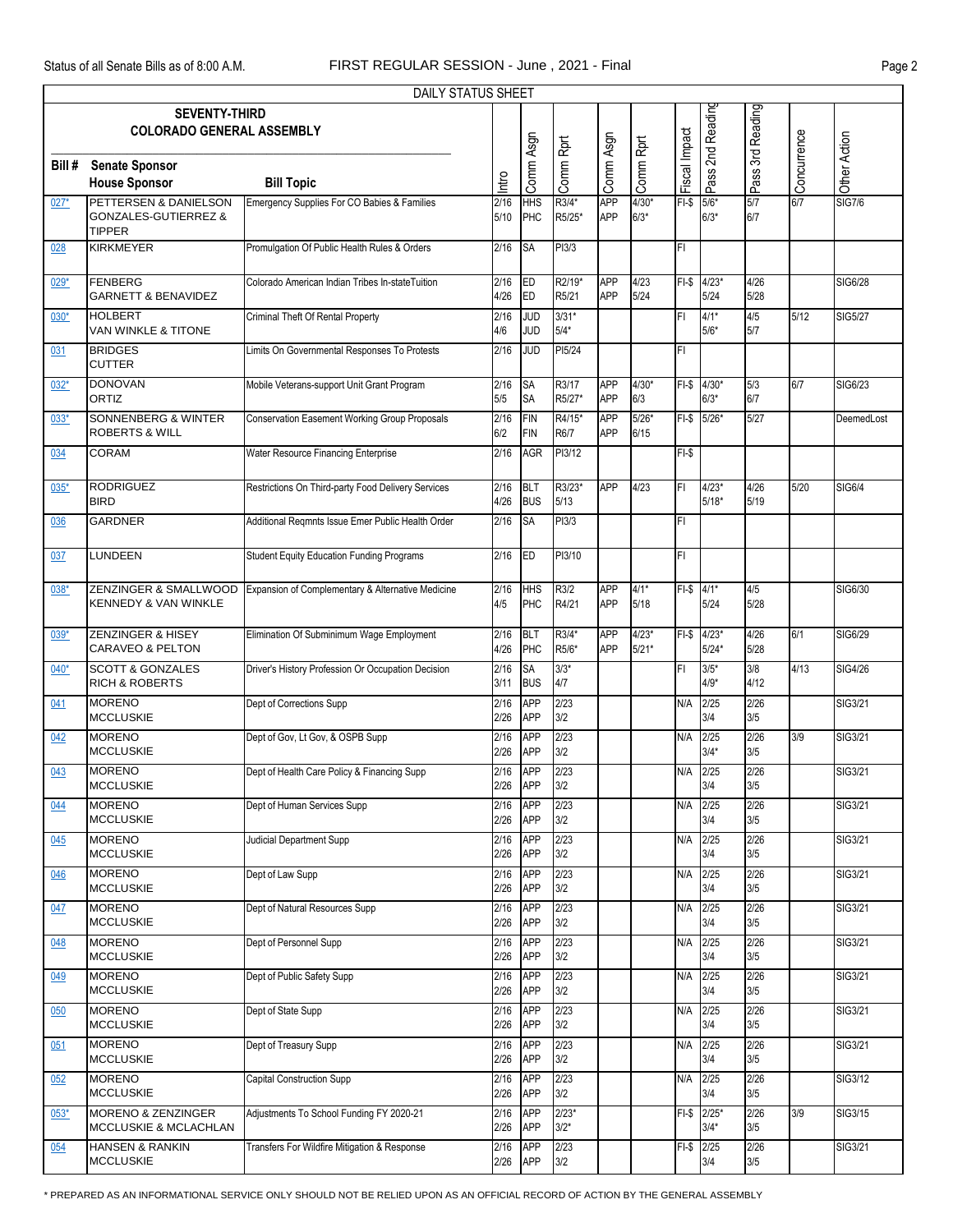|        |                                  | DAILY STATUS SHEET                                 |       |            |           |            |           |               |                  |                  |             |                 |
|--------|----------------------------------|----------------------------------------------------|-------|------------|-----------|------------|-----------|---------------|------------------|------------------|-------------|-----------------|
|        | <b>SEVENTY-THIRD</b>             |                                                    |       |            |           |            |           |               | Pass 2nd Reading | Pass 3rd Reading |             |                 |
|        | <b>COLORADO GENERAL ASSEMBLY</b> |                                                    |       |            |           |            |           |               |                  |                  |             |                 |
|        |                                  |                                                    |       |            |           |            |           |               |                  |                  |             |                 |
| Bill # | <b>Senate Sponsor</b>            |                                                    |       |            |           |            |           |               |                  |                  |             |                 |
|        | <b>House Sponsor</b>             | <b>Bill Topic</b>                                  | Intro | Comm Asgn  | Comm Rprt | Comm Asgn  | Comm Rprt | Fiscal Impact |                  |                  | Concurrence | Other Action    |
| 055*   | <b>MORENO</b>                    | <b>Collection Of State Debts</b>                   | 2/16  | APP        | $2/23*$   |            |           | $FI-S$        | $2/25*$          | 2/26             | 3/9         | SIG3/21         |
|        | <b>RANSOM</b>                    |                                                    | 2/26  | <b>APP</b> | $3/2*$    |            |           |               | $3/4*$           | 3/5              |             |                 |
| 056*   | <b>HOLBERT &amp; GONZALES</b>    | Expand Cannabis-based Medicine At Schools          | 2/16  | ED         | R2/25*    | <b>APP</b> | $3/12*$   | $FI-S$        | $3/16*$          | 3/17             |             | <b>SIG5/6</b>   |
|        | VAN WINKLE & GRAY                |                                                    | 3/22  | ED         | R4/5      | <b>APP</b> | 4/13      |               | 4/16             | 4/19             |             |                 |
| 057    | <b>WINTER &amp; GONZALES</b>     | Private Lenders Of Student Loans Acts & Practices  | 2/16  | ED         | R3/5      | <b>FIN</b> | R4/22*    | $FI-$ \$      |                  |                  |             | SIG6/29         |
|        |                                  |                                                    |       | <b>APP</b> | 5/7       |            |           |               | $5/11*$          | $5/12$           |             |                 |
|        | <b>GRAY &amp; GONZALES-</b>      |                                                    | 5/12  | <b>ED</b>  | R5/27     | <b>FIN</b> | R6/2      |               |                  |                  |             |                 |
|        | <b>GUTIERREZ</b>                 |                                                    |       | <b>APP</b> | 6/3       |            |           |               | 6/4              | 6/7              |             |                 |
| 058*   | <b>STORY &amp; CORAM</b>         | Approval Of Alternative Principal Programs         | 2/16  | ED         | R2/19*    | <b>APP</b> | $3/12*$   |               | FI-\$ 3/12*      | 3/16             |             | SIG5/24         |
|        | <b>WOODROW &amp; LARSON</b>      |                                                    | 3/17  | <b>ED</b>  | R4/16     | <b>APP</b> | 5/11      |               | 5/11             | $5/12$           |             |                 |
| 059*   | <b>LEE &amp; GARDNER</b>         | Juvenile Justice Code Reorganization               | 2/16  | JUD        | $3/18*$   |            |           | FI            | $3/22*$          | 3/23             | 4/14        | SIG5/13         |
|        | <b>GONZALES-GUTIERREZ &amp;</b>  |                                                    | 3/25  | <b>JUD</b> | $4/8*$    |            |           |               | $4/12*$          | 4/13             |             |                 |
|        | <b>GEITNER</b>                   |                                                    |       |            |           |            |           |               |                  |                  |             |                 |
| 060*   | <b>DONOVAN</b>                   | <b>Expand Broadband Service</b>                    | 2/16  | <b>BLT</b> | R4/6*     | <b>APP</b> | $6/3*$    | $FI-$$ 6/3*   |                  | 6/4              | 6/8         | SIG6/27         |
|        | <b>ROBERTS</b>                   |                                                    | 6/4   | <b>FIN</b> | R6/7*     | <b>APP</b> | 6/7       |               | $6/7*$           | 6/8              |             |                 |
| 061    | <b>STORY &amp; GONZALES</b>      | Claims For Economic Damages Incurred By Minors     | 2/16  | <b>JUD</b> | $3/26*$   |            |           | FI            | LO07/23          |                  |             | DeemedLost      |
|        | <b>WOODROW &amp; DAUGHERTY</b>   |                                                    |       |            |           |            |           |               |                  |                  |             |                 |
|        |                                  |                                                    |       |            |           |            |           |               |                  |                  |             |                 |
| 062    | LEE                              | Jail Population Management Tools                   | 2/16  | JUD        | R3/5*     | <b>APP</b> | PI5/26    | $FI-$ \$      |                  |                  |             |                 |
|        | <b>BENAVIDEZ</b>                 |                                                    |       |            |           |            |           |               |                  |                  |             |                 |
| 063*   | <b>SONNENBERG &amp; FIELDS</b>   | Multiple Employer Welfare Arrangements Offer Ins   | 2/16  | <b>BLT</b> | R4/8*     | <b>APP</b> | $4/30*$   |               | $FI-$$ 4/30*     | 5/3              | 6/1         | <b>SIG7/7</b>   |
|        | <b>HOOTON &amp; PELTON</b>       |                                                    | 5/5   | HI         | $5/26*$   |            |           |               | $5/27*$          | 5/28             |             |                 |
| 064*   | <b>GARCIA &amp; COOKE</b>        | Retaliation Against An Elected Official            | 2/16  | <b>JUD</b> | $3/19*$   | <b>APP</b> | $4/1*$    | $FI-S$ 4/1*   |                  | 4/5              | 5/13        | <b>SRC4/5</b>   |
|        | <b>MULLICA</b>                   |                                                    | 4/6   | <b>JUD</b> | R5/4*     | <b>APP</b> | $5/11*$   |               | $5/11*$          | $5/12*$          |             | <b>SIG5/27</b>  |
| 065*   | <b>LISTON</b>                    | Gasoline & Special Fuels Tax Info Disclosure       | 2/16  | <b>FIN</b> | 2/18      |            |           | FI            | 2/22             | 2/23             | 3/11        | SIG3/21         |
|        | <b>MULLICA</b>                   |                                                    | 2/24  | <b>FIN</b> | 3/4       |            |           |               | $3/9*$           | 3/10             |             |                 |
| 066*   | LEE                              | Juvenile Diversion Programs                        | 2/16  | <b>JUD</b> | $3/19*$   |            |           | FI            | $3/24*$          | 3/25             | 4/14        | SIG4/29         |
|        | MICHAELSON JENET                 |                                                    | 3/25  | <b>JUD</b> | $4/8*$    |            |           |               | $4/12*$          | 4/13             |             |                 |
| $067*$ | <b>CORAM &amp; HANSEN</b>        | Strengthening Civics Education                     | 2/16  | ED         | $3/5*$    |            |           | FI.           | $3/9*$           | $3/10*$          | 4/21        | <b>SIG5/6</b>   |
|        | <b>MCLACHLAN &amp; CARVER</b>    |                                                    | 3/11  | <b>ED</b>  | $4/9*$    |            |           |               | $4/15*$          | 4/19             |             |                 |
| 068    | <b>GARDNER &amp; LEE</b>         | Enactment Of CRS 2020                              | 2/16  | <b>JUD</b> | 2/25      |            |           | <b>NFI</b>    | 3/1              | 3/2              |             | <b>SIG3/25</b>  |
|        | <b>SOPER &amp; SNYDER</b>        |                                                    | 3/3   | JUD        | 3/10      |            |           |               | 3/11             | 3/16             |             |                 |
| 069*   | <b>PRIOLA</b>                    | License Plate Expiration On Change Of Ownership    | 2/16  | <b>TRA</b> | R2/24*    | <b>FIN</b> | R3/9*     | $FI-S$        |                  |                  |             | <b>SIG7/2</b>   |
|        |                                  |                                                    |       | APP        | $4/30*$   |            |           |               | $5/4*$           | 5/5              |             |                 |
|        | VALDEZ A. & ORTIZ                |                                                    | 5/5   | <b>TLG</b> | R5/12     | <b>FIN</b> | R5/18     |               |                  |                  |             |                 |
|        |                                  |                                                    |       | APP        | 6/1       |            |           |               | 6/1              | 6/3              |             |                 |
| $070*$ | <b>MORENO</b>                    | County Authority To Register Businesses            | 2/16  | LG         | 2/17      |            |           | FI            | $2/19*$          | 2/22             |             | <b>SIG4/8</b>   |
|        | <b>BIRD</b>                      |                                                    | 2/22  | <b>TLG</b> | 3/23      |            |           |               | 3/25             | 3/26             |             |                 |
| $071*$ | <b>BUCKNER</b>                   | Limit The Detention Of Juveniles                   | 2/16  | <b>JUD</b> | R3/12*    | APP        | $4/30*$   | $FI-$$ 5/4*   |                  | 5/5              | 6/1         | <b>SIG7/6</b>   |
|        | <b>DAUGHERTY &amp;</b>           |                                                    | 5/7   | <b>JUD</b> | R5/12*    | APP        | $5/24*$   |               | $5/24*$          | 5/28             |             |                 |
|        | <b>BOESENECKER</b>               |                                                    |       |            |           |            |           |               |                  |                  |             |                 |
| $072*$ | <b>HANSEN &amp; CORAM</b>        | PUC Modernize Electric Transmission Infrastructure | 2/16  | <b>TRA</b> | R3/17*    | APP        | $4/1*$    |               | FI-\$ 4/13*      | 4/14             | 6/3         | SIG6/24         |
|        | VALDEZ A. & CATLIN               |                                                    | 4/16  | ENE        | $4/30*$   | APP        | 5/28      |               | $6/1*$           | 6/3              |             |                 |
| $073*$ | <b>DANIELSON &amp; CORAM</b>     | Civil Action Statute Of Limitations Sexual Assault | 2/16  | <b>HHS</b> | 2/25      |            |           | FI            | 3/1              | 3/2              | 3/30        | SIG4/15         |
|        | MICHAELSON JENET &               |                                                    | 3/4   | <b>JUD</b> | $3/24*$   |            |           |               | $3/26*$          | 3/29             |             |                 |
|        | <b>SOPER</b>                     |                                                    |       |            |           |            |           |               |                  |                  |             |                 |
| 074    | <b>COLEMAN</b>                   | Expunge Nonviolent Convictions After 3 Years       | 2/16  | <b>JUD</b> | PI2/25    |            |           | N/A           |                  |                  |             |                 |
|        |                                  |                                                    |       |            |           |            |           |               |                  |                  |             |                 |
| $075*$ | <b>GARDNER &amp; GINAL</b>       | Supported Decision-making Agreement                | 2/16  | <b>JUD</b> | $3/5*$    |            |           | FI            | $3/9*$           | 3/10             | 4/14        | SIG4/26         |
|        | <b>TIPPER &amp; YOUNG</b>        |                                                    | 3/11  | <b>JUD</b> | $4/8*$    |            |           |               | $4/12*$          | 4/13             |             |                 |
| $076*$ | <b>SCOTT &amp; BRIDGES</b>       | Fund Electronic Third-party Vehicle Transactions   | 2/16  | <b>TRA</b> | R2/16*    | APP        | $5/7*$    |               | FI-\$ 5/11*      | 5/12             |             | <b>SIG7/7</b>   |
|        | VALDEZ A. & LARSON               |                                                    | 5/12  | <b>TLG</b> | R5/26     | <b>FIN</b> | R5/28     |               |                  |                  |             |                 |
|        |                                  |                                                    |       | APP        | 6/4       |            |           |               | 6/4              | 6/7              |             |                 |
| $077*$ | <b>GONZALES</b>                  | Remove Lawful Presence Verification Credentialing  | 2/16  | <b>BLT</b> | $3/18*$   |            |           | FI            | $3/22*$          | 3/23             | CC4/22      | <b>CRAH5/10</b> |
|        | <b>BENAVIDEZ &amp; KIPP</b>      |                                                    | 3/25  | <b>SA</b>  | $4/13*$   |            |           |               | $4/16*$          | 4/21             |             | <b>CRAS5/12</b> |
|        |                                  |                                                    |       |            |           |            |           |               |                  |                  |             | SIG5/27         |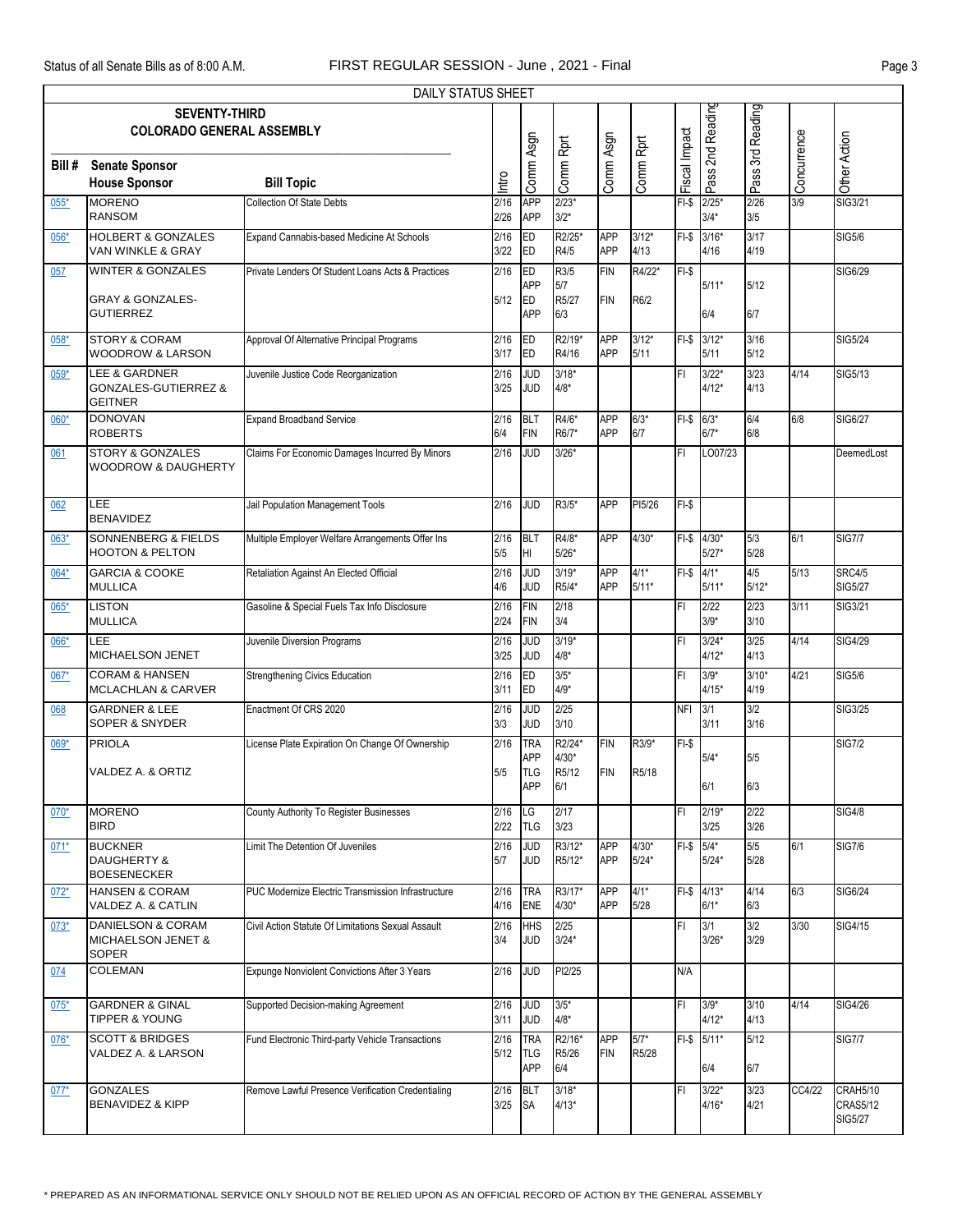|        | <b>DAILY STATUS SHEET</b>                                           |                                                   |              |                                               |                                 |                          |                  |               |                        |                  |             |                                        |  |
|--------|---------------------------------------------------------------------|---------------------------------------------------|--------------|-----------------------------------------------|---------------------------------|--------------------------|------------------|---------------|------------------------|------------------|-------------|----------------------------------------|--|
|        | <b>SEVENTY-THIRD</b><br><b>COLORADO GENERAL ASSEMBLY</b>            |                                                   |              |                                               |                                 |                          |                  |               | Pass 2nd Reading       | Pass 3rd Reading |             |                                        |  |
| Bill # | <b>Senate Sponsor</b><br><b>House Sponsor</b>                       | <b>Bill Topic</b>                                 | Intro        | Comm Asgn                                     | Comm Rprt                       | Comm Asgn                | Comm Rprt        | Fiscal Impact |                        |                  | Concurrence | Other Action                           |  |
| 078*   | JAQUEZ LEWIS &<br><b>DANIELSON</b><br><b>SULLIVAN &amp; HEROD</b>   | Lost Or Stolen Firearms                           | 2/16<br>3/11 | g<br><b>JUD</b>                               | $3/5*$<br>$3/24*$               |                          |                  | FI            | $3/9*$<br>$4/1*$       | 3/10<br>$4/5*$   | 4/6         | SIG4/19                                |  |
| 079*   | SONNENBERG<br>PELTON & VALDEZ D.                                    | Deregulate Meat Sales Direct To Consumers         | 2/16<br>3/3  | <b>HHS</b><br><b>AGR</b>                      | $2/23*$<br>$3/18*$              |                          |                  | FI            | $2/26*$<br>$3/22*$     | 3/1<br>3/24      | CC3/26      | CRAH4/16<br><b>CRAS4/19</b><br>SIG4/29 |  |
| 080    | <b>WOODWARD</b><br><b>BIRD &amp; BRADFIELD</b>                      | Protections For Entities During COVID-19          | 2/16         | <b>BLT</b>                                    | PI3/9                           |                          |                  | <b>NFI</b>    |                        |                  |             |                                        |  |
| 081*   | <b>KOLKER</b><br><b>MICHAELSON JENET</b>                            | Measures To Prevent The Misuse Of Safe2Tell       | 2/16<br>3/25 | <b>JUD</b><br><b>JUD</b>                      | $3/18*$<br>5/13                 |                          |                  | FI            | $3/22*$<br>$5/25*$     | 3/23<br>5/28     | 6/1         | SIG6/30                                |  |
| 082*   | PRIOLA & PETTERSEN<br><b>MULLICA &amp; WILLIAMS</b>                 | Alcohol Beverage Festival For Tastings & Sales    | 2/16<br>4/5  | BLT<br><b>APP</b><br><b>BUS</b><br><b>APP</b> | R3/2*<br>$4/1*$<br>R4/9<br>5/11 | <b>FIN</b><br><b>FIN</b> | R3/9*<br>R4/16   | $FI-S$        | 4/1*<br>5/12           | $4/5*$<br>5/13   |             | <b>SIG5/28</b>                         |  |
| 083    | <b>HANSEN</b><br><b>HEROD</b>                                       | Higher Ed Student Financial Assistance Funding    | 2/16<br>2/26 | <b>APP</b><br><b>APP</b>                      | 2/23<br>3/2                     |                          |                  | FI            | 2/25<br>3/4            | 2/26<br>3/5      |             | SIG3/21                                |  |
| 084*   | <b>SMALLWOOD</b><br><b>GRAY</b>                                     | Local Government Authority Roughed-in Roads       | 2/16<br>3/19 | LG<br><b>TLG</b>                              | $3/10*$<br>4/6                  |                          |                  | FI            | $3/16*$<br>4/8         | 3/17<br>4/9      |             | <b>SIG4/22</b>                         |  |
| 085    | <b>GINAL &amp; SMALLWOOD</b><br><b>LONTINE</b>                      | Actuarial Review Health Ins Mandate Legislation   | 2/16         | <b>FIN</b>                                    | R3/31*                          | <b>APP</b>               | PI4/23           | $FI-S$        |                        |                  |             |                                        |  |
| 086    | <b>LISTON</b><br><b>GEITNER</b>                                     | Beer Delivery By Third-party Services             | 2/16         | <b>BLT</b>                                    | PI3/23                          |                          |                  | $FI-S$        |                        |                  |             |                                        |  |
| 087*   | DANIELSON & MORENO<br><b>MCCORMICK &amp; CARAVEO</b>                | Agricultural Workers' Rights                      | 2/16<br>5/24 | <b>BLT</b><br><b>SA</b>                       | R3/18*<br>R6/4*                 | <b>APP</b><br>APP        | $5/7*$<br>$6/4*$ |               | FI-\$ 5/19*<br>$6/4*$  | 5/20<br>6/7      | 6/8         | SIG6/25                                |  |
| 088*   | <b>DANIELSON &amp; FIELDS</b><br>MICHAELSON JENET &<br><b>SOPER</b> | Child Sexual Abuse Accountability Act             | 2/16<br>5/17 | <b>JUD</b><br><b>JUD</b>                      | R3/12*<br>R6/4*                 | <b>APP</b><br>APP        | $5/7*$<br>6/4    |               | $FI-$$ 5/12*<br>$6/7*$ | 5/13<br>6/8      | 6/8         | <b>SIG7/6</b>                          |  |
| 089    | <b>BUCKNER</b>                                                      | Cancer Screening Services Through CDPHE           | 2/16         | <b>HHS</b>                                    | PI3/18                          |                          |                  | $FI-S$        |                        |                  |             |                                        |  |
| $090*$ | SMALLWOOD<br><b>HOOTON</b>                                          | Small Group Health Insurance Plan Renewal         | 2/16<br>3/1  | <b>HHS</b><br>HI                              | $2/23*$<br>3/10                 |                          |                  | FI            | $2/25*$<br>3/11        | 2/26<br>3/16     |             | SIG3/25                                |  |
| 091*   | <b>LISTON &amp; RODRIGUEZ</b><br><b>BIRD &amp; LARSON</b>           | <b>Credit Transaction Charge Limitations</b>      | 2/16<br>5/18 | <b>BLT</b><br><b>BUS</b>                      | R3/9<br>R5/26*                  | <b>APP</b><br>APP        | 5/7<br>$6/7*$    | $F-I-S$       | $5/12*$<br>$6/7*$      | 5/13<br>6/8      | 6/8         | <b>SIG7/7</b>                          |  |
| 092*   | <b>KOLKER &amp; SIMPSON</b><br><b>JODEH &amp; SOPER</b>             | Sunset Surgical Assts & Surgical Technologists    | 2/17<br>3/17 | <b>HHS</b><br>Iнг<br>APP                      | $3/11*$<br>R3/31<br>5/4         | <b>FIN</b>               | R4/20            |               | FI-\$ 3/12*<br>5/5     | 3/16<br>5/7      |             | SIG5/17                                |  |
| 093    | <b>BRIDGES</b><br><b>LONTINE</b>                                    | Sunset Continue Healthcare Infections Adv Cmt     | 2/17<br>3/17 | <b>HHS</b><br>ŀШ                              | 3/11<br>R3/31                   | APP                      | 4/23             |               | FI-\$ 3/12<br>4/23     | 3/16<br>4/26     |             | <b>SIG5/7</b>                          |  |
| 094*   | <b>GINAL &amp; WINTER</b><br><b>ROBERTS &amp; ORTIZ</b>             | Sunset Continue State Board Of Pharmacy           | 2/17<br>4/30 | <b>HHS</b><br>Iнг<br><b>APP</b>               | R3/18*<br>R5/13*<br>5/24        | <b>APP</b><br><b>FIN</b> | $4/23*$<br>R5/20 |               | FI-\$ 4/27*<br>$5/24*$ | 4/28<br>5/28     | 6/1         | SIG6/24                                |  |
| 095*   | <b>DANIELSON</b><br><b>RICKS</b>                                    | Sunset Employment First Advisory Partnership      | 2/17<br>5/5  | BLT<br><b>BUS</b>                             | R3/23*<br>R5/20                 | <b>APP</b><br>APP        | 4/30<br>5/24     |               | FI-\$ 4/30*<br>5/25    | 5/3<br>5/28      |             | SIG6/30                                |  |
| 096*   | <b>KOLKER &amp; PRIOLA</b><br><b>BIRD</b>                           | Sunset Workers' Comp Classification Appeals Board | 2/17<br>3/18 | <b>BLT</b><br><b>BUS</b>                      | $3/9*$<br>3/31                  |                          |                  | <b>NFI</b>    | $3/11*$<br>4/5         | 3/12<br>4/6      |             | <b>SRC3/12</b><br>SIG4/15              |  |
| 097    | <b>GARCIA &amp; SMALLWOOD</b><br>CARAVEO & WILLIAMS                 | Sunset Continue Medical Transparency Act          | 2/17<br>3/17 | <b>HHS</b><br>HI.                             | 3/11<br>R3/31                   | <b>APP</b>               | 4/23             | $FI-$$        | 3/12<br>4/23           | 3/16<br>4/26     |             | <b>SIG5/7</b>                          |  |
| 098*   | JAQUEZ LEWIS &<br><b>PETTERSEN</b><br><b>MULLICA &amp; RICH</b>     | Sunset Prescription Drug Monitoring Program       | 2/17<br>4/30 | <b>HHS</b><br>PHC                             | R3/18<br>R5/12                  | APP<br>APP               | 4/23<br>5/21     |               | FI-\$ 4/27*<br>5/25    | 4/28<br>5/28     |             | SIG6/22                                |  |
| 099    | <b>DANIELSON</b><br>YOUNG & VAN BEBER                               | Sunset License Plate Disability Support Act       | 2/17<br>3/23 | <b>HHS</b><br>PHC                             | 3/18<br>R4/14                   | APP                      | 4/23             |               | $FI-$$ 3/22<br>4/23    | 3/23<br>4/26     |             | <b>SIG5/6</b>                          |  |
| $100*$ | <b>BUCKNER</b><br><b>MCCLUSKIE</b>                                  | Sunset Continue Council Higher Ed Representatives | 2/17<br>3/17 | ED<br>ED                                      | R2/26*<br>R4/21                 | APP<br>APP               | 3/12<br>5/4      |               | $FI-$$ 3/12*<br>5/4    | 3/16<br>5/5      |             | SIG5/17                                |  |
| $101*$ | <b>FIELDS &amp; STORY</b><br><b>CARAVEO &amp; WILLIAMS</b>          | <b>Sunset Direct-entry Midwives</b>               | 2/17<br>4/26 | <b>HHS</b><br>PHC                             | R3/11*<br>R5/6                  | APP<br>APP               | 4/23<br>$5/11*$  | $FI-S$        | $4/23*$<br>$5/12*$     | 4/26<br>5/13     | 5/14        | <b>SIG5/28</b>                         |  |
| 102    | <b>BUCKNER &amp; SIMPSON</b><br><b>DURAN &amp; WILL</b>             | Sunset Dental Hygienists Specialized Functions    | 2/17<br>3/17 | <b>HHS</b><br>HI.                             | 3/11<br>3/31                    |                          |                  | FI            | 3/12<br>4/1            | 3/16<br>4/5      |             | SIG4/15                                |  |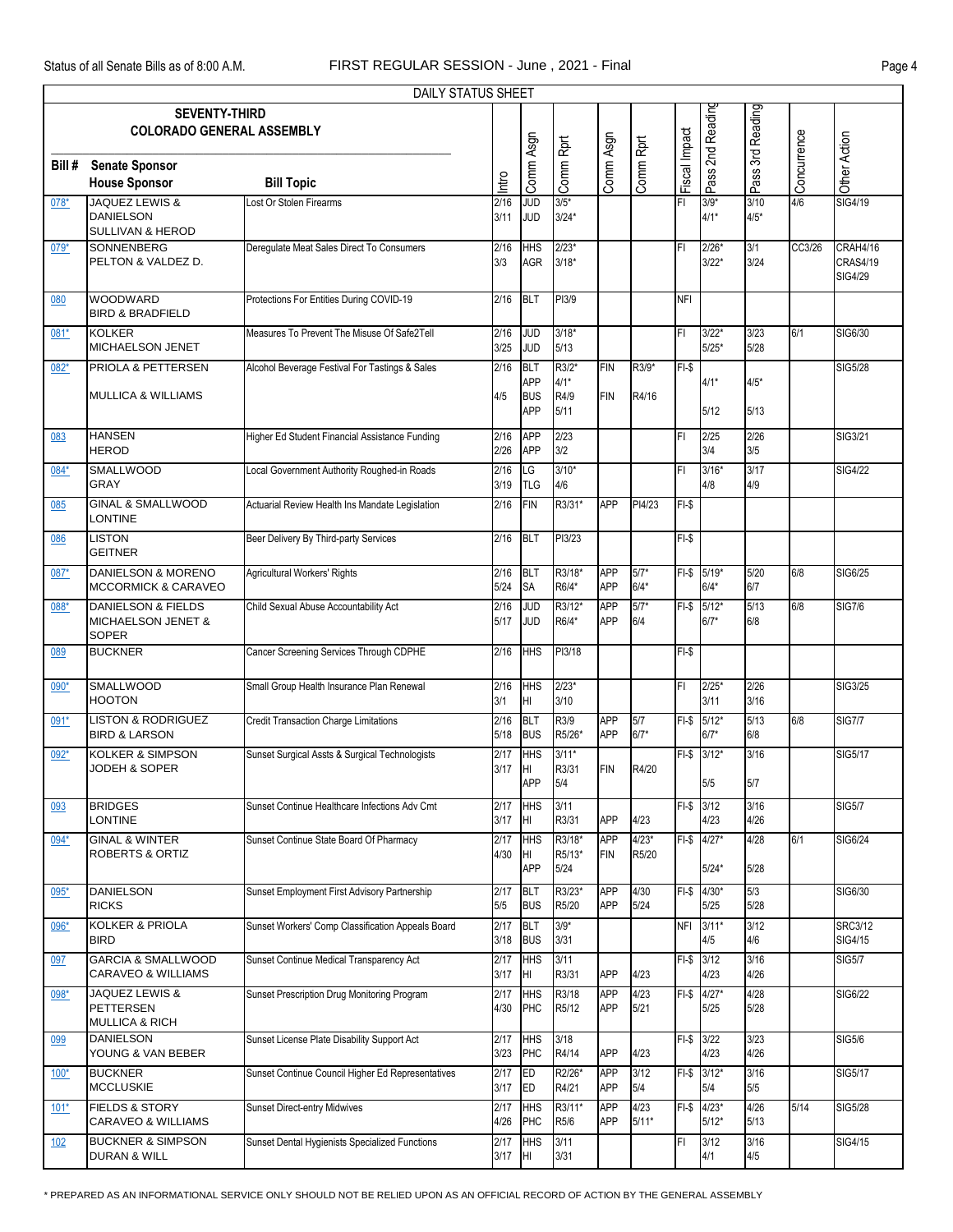|            | DAILY STATUS SHEET                                                                               |                                                    |              |                          |                   |                          |                   |               |                     |                |             |                           |  |  |
|------------|--------------------------------------------------------------------------------------------------|----------------------------------------------------|--------------|--------------------------|-------------------|--------------------------|-------------------|---------------|---------------------|----------------|-------------|---------------------------|--|--|
|            | Pass 2nd Reading<br>Pass 3rd Reading<br><b>SEVENTY-THIRD</b><br><b>COLORADO GENERAL ASSEMBLY</b> |                                                    |              |                          |                   |                          |                   |               |                     |                |             |                           |  |  |
|            |                                                                                                  |                                                    |              |                          |                   |                          |                   |               |                     |                |             |                           |  |  |
|            |                                                                                                  |                                                    |              |                          |                   |                          |                   |               |                     |                |             |                           |  |  |
| Bill #     | <b>Senate Sponsor</b>                                                                            |                                                    |              |                          |                   |                          |                   |               |                     |                |             |                           |  |  |
|            | <b>House Sponsor</b>                                                                             | <b>Bill Topic</b>                                  | lntro        | Comm Asgn                | Comm Rprt         | Comm Asgn                | Comm Rprt         | Fiscal Impact |                     |                | Concurrence | Other Action              |  |  |
| $103*$     | <b>FENBERG &amp; WINTER</b><br><b>ESGAR</b>                                                      | Sunset Office Of Consumer Counsel                  | 2/17<br>4/30 | <b>TRA</b><br><b>ENE</b> | R3/31*<br>R5/14*  | APP<br><b>APP</b>        | 4/23<br>$5/21*$   | $FI-$ \$      | $4/27*$<br>$6/4*$   | 4/28<br>$6/7*$ | 6/7         | <b>SIG7/7</b>             |  |  |
| $104*$     | <b>ZENZINGER</b><br><b>KIPP &amp; BOESENECKER</b>                                                | Sunset Special Education Fiscal Advisory Committee | 2/17<br>3/17 | <b>ED</b><br>ED          | R2/26*<br>R4/28   | <b>APP</b><br>APP        | 3/12<br>5/7       | $FI-S$        | $3/12*$<br>5/7      | 3/16<br>5/10   |             | SIG5/17                   |  |  |
| <b>105</b> | <b>CORAM</b><br><b>WILL</b>                                                                      | Implement & Finance Gray Wolf Reintroduction       | 2/18         | <b>AGR</b>               | PI3/12            |                          |                   | $FI-S$        |                     |                |             |                           |  |  |
| 106*       | <b>COLEMAN &amp; PRIOLA</b><br><b>MCLACHLAN &amp; BAISLEY</b>                                    | Concerning Successful High School Transitions      | 2/18<br>5/4  | <b>ED</b><br>ED          | R3/12*<br>R5/12   | APP<br><b>APP</b>        | $4/30*$<br>5/25   | $FI-S$        | $4/30*$<br>5/26     | 5/3<br>5/28    |             | <b>SIG7/2</b>             |  |  |
| 107        | <b>DANIELSON</b><br>YOUNG & MCLACHLAN                                                            | Honoring Carrie Ann Lucas                          | 2/18<br>3/11 | <b>HHS</b><br>PHC        | 3/4<br>4/7        |                          |                   | <b>NFI</b>    | 3/8<br>4/9          | 3/9<br>4/12    |             | SIG4/26                   |  |  |
| 108*       | <b>STORY</b><br><b>BERNETT &amp; CUTTER</b>                                                      | PUC Gas Utility Safety Inspection Authority        | 2/18<br>5/10 | <b>TRA</b><br><b>ENE</b> | R4/15<br>R5/21*   | <b>APP</b><br><b>APP</b> | 4/30<br>$5/24*$   | $F-I-S$       | $5/6*$<br>$5/27*$   | 5/7<br>5/28    | 6/1         | <b>SIG7/8</b>             |  |  |
| 109        | <b>HANSEN &amp; RANKIN</b><br><b>MCCLUSKIE &amp; HEROD</b>                                       | Bond Payments For Auraria Higher Ed Center         | 2/19<br>2/26 | <b>APP</b><br><b>APP</b> | 2/23<br>3/2       |                          |                   | $FI-S$        | 2/25<br>3/4         | 2/26<br>3/5    |             | SIG3/12                   |  |  |
| 110        | <b>ZENZINGER &amp; PRIOLA</b><br><b>HEROD &amp; EXUM</b>                                         | Fund Safe Revitalization Of Main Streets           | 2/19<br>2/26 | <b>APP</b><br><b>APP</b> | 2/23<br>3/2       |                          |                   | $FI-S$        | 2/25<br>3/4         | 2/26<br>3/5    |             | SIG3/19                   |  |  |
| 111        | <b>MORENO &amp; GONZALES</b><br><b>HEROD &amp; ORTIZ</b>                                         | Program To Support Marijuana Entrepreneurs         | 2/19<br>2/26 | APP<br><b>APP</b>        | 2/23<br>3/2       |                          |                   | $FI-S$        | 2/25<br>3/4         | 2/26<br>3/5    |             | SIG3/21                   |  |  |
| $112*$     | <b>GARCIA &amp; SIMPSON</b><br><b>MCCLUSKIE &amp; WILL</b>                                       | Gen Fund Transfer To Cap Constr Fund State Parks   | 2/19<br>2/26 | <b>APP</b><br><b>APP</b> | $2/23*$<br>3/2    |                          |                   | FI-\$         | $2/25*$<br>3/4      | 2/26<br>3/5    |             | SIG3/21                   |  |  |
| $113*$     | <b>FENBERG &amp; RANKIN</b><br>MCCLUSKIE & LYNCH                                                 | Firefighting Aircraft Wildfire Mgmt & Response     | 2/19<br>2/26 | APP<br><b>APP</b>        | $2/23*$<br>3/2    |                          |                   | $FI-S$        | $2/25*$<br>3/4      | 2/26<br>3/5    |             | SIG3/21                   |  |  |
| 114        | <b>KIRKMEYER</b>                                                                                 | Min Setback New Schools From Existing Oil & Gas    | 2/22         | <b>TRA</b>               | $3/26*$           |                          |                   | FI            | LO09/15             |                |             | DeemedLost                |  |  |
| $115*$     | ZENZINGER & LUNDEEN<br><b>TITONE &amp; LARSON</b>                                                | Annual Funding For Talking Book Library Services   | 2/22<br>3/17 | <b>FIN</b><br>PHC        | R3/3*<br>R3/31    | <b>APP</b><br><b>APP</b> | $3/12*$<br>5/11   |               | FI-\$ 3/12*<br>5/12 | 3/16<br>5/13   |             | SIG5/28                   |  |  |
| $116*$     | <b>DANIELSON</b><br>BENAVIDEZ & MCLACHLAN                                                        | Prohibit American Indian Mascots                   | 2/23<br>4/26 | <b>ED</b><br>ED          | $4/5*$<br>$5/21*$ |                          |                   | FI            | $4/22*$<br>$6/2*$   | 4/23<br>6/3    | 6/3         | <b>SIG6/28</b>            |  |  |
| 117        | <b>MORENO</b><br><b>MICHAELSON JENET</b>                                                         | Foster Care Student Services Coordination          | 2/23<br>3/22 | <b>HHS</b><br>PHC        | 3/17<br>4/7       |                          |                   | <b>NFI</b>    | 3/19<br>4/9         | 3/22<br>4/12   |             | SIG4/26                   |  |  |
| $118*$     | <b>GINAL &amp; GARDNER</b><br>PELTON & SNYDER                                                    | Alternative Response Mistreatment At-risk Adults   | 2/23<br>5/5  | <b>HHS</b><br>PHC        | R3/18*<br>R5/19   | <b>APP</b><br><b>APP</b> | $4/30*$<br>$5/24$ |               | FI-\$ 4/30*<br>5/24 | 5/3<br>5/28    |             | SIG6/16                   |  |  |
| $119*$     | <b>BRIDGES &amp; LUNDEEN</b><br><b>ESGAR &amp; GEITNER</b>                                       | Increasing Access To High-Quality Credentials      | 2/23<br>4/8  | ED<br>ED                 | R3/18*<br>R5/6    | <b>APP</b><br><b>APP</b> | 4/1<br>$5/14*$    | $FI-$ \$      | $4/6*$<br>$5/17*$   | 4/7<br>$5/18$  | 5/19        | SIG6/30                   |  |  |
| 120        | <b>GINAL &amp; DANIELSON</b><br><b>ORTIZ &amp; FROELICH</b>                                      | Open Caption Requirement For Movie Theaters        | 2/23         | BLT                      | PI3/11            |                          |                   | FI            |                     |                |             |                           |  |  |
| 121        | <b>HANSEN &amp; PRIOLA</b><br><b>BOCKENFELD &amp; BIRD</b>                                       | Revised Uniform Unclaimed Property Act             | 2/23<br>3/11 | FIN<br>FIN               | 3/3<br>3/30       |                          |                   | FI            | 3/5<br>4/1          | 3/8<br>4/5     |             | <b>SIG4/15</b>            |  |  |
| 122        | <b>GINAL</b><br><b>FROELICH</b>                                                                  | Opiate Antagonist Bulk Purchase & Standing Orders  | 2/23<br>3/17 | <b>HHS</b><br>PHC        | 3/11<br>3/31      |                          |                   | FI            | 3/12<br>4/1         | 3/16<br>4/5    |             | <b>SIG4/15</b>            |  |  |
| 123        | <b>GINAL &amp; CORAM</b><br><b>MCCORMICK &amp; LYNCH</b>                                         | Expand Canadian Rx Import Program                  | 2/25<br>3/17 | <b>HHS</b><br>ŀШ         | 3/9<br>4/7        |                          |                   | FI            | 3/11<br>4/12        | 3/12<br>4/13   |             | <b>SRC3/12</b><br>SIG4/26 |  |  |
| $124*$     | LEE<br>WEISSMAN                                                                                  | Changes To Felony Murder                           | 2/25<br>4/1  | <b>JUD</b><br><b>JUD</b> | $3/19*$<br>4/8    |                          |                   | FI            | $3/30*$<br>4/12     | 3/31<br>4/13   |             | <b>SIG4/26</b>            |  |  |
| <u>125</u> | <b>COOKE</b>                                                                                     | Alternate Proposals Air Quality Control Rulemaking | 2/25         | <b>TRA</b>               | PI4/5             |                          |                   | FI            |                     |                |             |                           |  |  |
| $126*$     | <b>FIELDS</b><br>MICHAELSON JENET &<br><b>SOPER</b>                                              | Timely Credentialing Of Physicians By Insurers     | 2/25<br>4/30 | <b>HHS</b><br>Iнг        | R3/9*<br>R5/19    | <b>APP</b><br>APP        | $4/23*$<br>5/24   |               | FI-\$ 4/27*<br>5/25 | 4/28<br>5/28   |             | <b>SIG7/6</b>             |  |  |
| <u>127</u> | <b>GINAL</b><br><b>MULLICA</b>                                                                   | DORA Regulator Authority During Declared Emergency | 2/25         | <b>BLT</b>               | PI3/18            |                          |                   | FI.           |                     |                |             |                           |  |  |
| $128*$     | <b>KOLKER</b><br><b>LONTINE</b>                                                                  | Mod To Admin Of The Nursing Home Penalty Cash Fund | 2/25<br>4/5  | <b>HHS</b><br>PHC        | R3/9*<br>R4/21    | <b>APP</b><br>APP        | $4/1*$<br>$5/18*$ | FI-\$ 4/1*    | $5/25*$             | 4/5<br>5/28    | 6/1         | SIG6/23                   |  |  |
| $129*$     | <b>GARCIA</b><br>ORTIZ                                                                           | Veteran Suicide Prevention Pilot Program           | 2/25<br>5/11 | <b>SA</b><br><b>SA</b>   | R3/18*<br>R5/18   | <b>APP</b><br>APP        | $5/7*$<br>$6/2*$  | $FI-$$ 5/7*   | $6/2*$              | 5/10<br>6/3    | 6/3         | SIG6/23                   |  |  |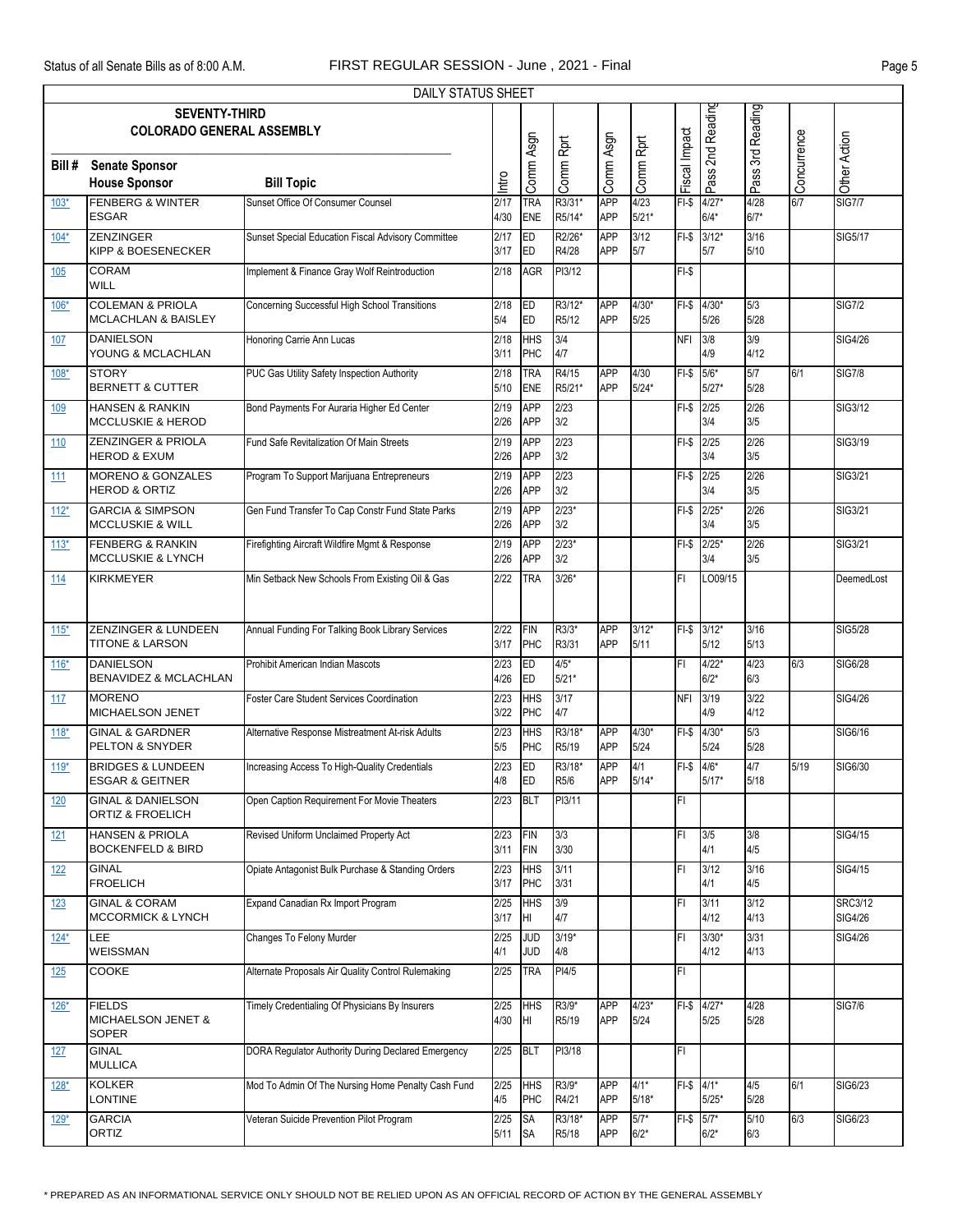|            | DAILY STATUS SHEET                                              |                                                    |                |                                      |                                 |                          |                    |               |                        |                 |                     |                                                          |  |
|------------|-----------------------------------------------------------------|----------------------------------------------------|----------------|--------------------------------------|---------------------------------|--------------------------|--------------------|---------------|------------------------|-----------------|---------------------|----------------------------------------------------------|--|
|            | <b>SEVENTY-THIRD</b><br><b>COLORADO GENERAL ASSEMBLY</b>        |                                                    |                |                                      |                                 |                          |                    |               | Pass 2nd Reading       | 3rd Reading     |                     |                                                          |  |
| Bill#      | <b>Senate Sponsor</b><br><b>House Sponsor</b>                   | <b>Bill Topic</b>                                  | Intro          | Comm Asgn                            | Comm Rprt                       | Comm Asgn                | Comm Rprt          | Fiscal Impact |                        | Pass (          | Concurrence         | Other Action                                             |  |
| $130*$     | <b>HOLBERT &amp; PETTERSEN</b><br>VAN WINKLE & BIRD             | Local Auth For Bus Personal Property Tax Exemption | 2/25<br>3/24   | SA<br><b>TLG</b>                     | 3/18<br>$4/8*$                  |                          |                    | FI            | 3/22<br>$4/12*$        | 3/23<br>4/13    | 4/14                | <b>SIG4/29</b>                                           |  |
| $131*$     | <b>GONZALES</b><br>GONZALES-GUTIERREZ                           | Protect Personal Identifying Info Kept By State    | 2/25<br>$5/12$ | <b>SA</b><br><b>SA</b><br><b>APP</b> | R3/17*<br>R5/24*<br>$5/28*$     | <b>APP</b><br><b>FIN</b> | $5/7*$<br>R5/27*   |               | $FI-$$ 5/11*<br>$6/2*$ | 5/12<br>6/3     | 6/3                 | SIG6/25                                                  |  |
| $132*$     | <b>DONOVAN</b><br><b>TITONE</b>                                 | Digital Communications Regulation                  | 2/26<br>3/30   | <b>SA</b><br><b>SA</b>               | $3/24*$<br>PI5/6                |                          |                    | FI            | $3/26*$                | 3/29            |                     | <b>SRC3/29</b>                                           |  |
| $133*$     | <b>CORAM</b><br><b>CATLIN &amp; WILL</b>                        | Donated Alcohol Beverages For Special Events       | 2/26<br>3/31   | <b>BLT</b><br><b>BUS</b>             | 3/25<br>$4/16*$                 |                          |                    | FI            | 3/29<br>$4/20*$        | 3/30<br>4/21    | 4/22                | <b>SIG5/7</b>                                            |  |
| 134        | <b>BRIDGES &amp; LUNDEEN</b><br><b>GRAY &amp; LARSON</b>        | Retail Liquor Stores Additional Licenses           | 2/26           | <b>BLT</b>                           | R3/25*                          | APP                      | PI4/1              | $FI-S$        |                        |                 |                     |                                                          |  |
| $135*$     | <b>GINAL &amp; ZENZINGER</b><br><b>DURAN &amp; FROELICH</b>     | Prohibit Certain Animals In Traveling Animal Act   | 2/26<br>3/25   | <b>AGR</b><br>$4/13*$                | $3/19*$                         |                          |                    |               | FI-\$ 3/24*<br>$4/16*$ | 3/25<br>$4/16*$ | $\overline{CC4/21}$ | <b>SRC3/25</b><br><b>CRAH4/29</b><br>CRAS4/30<br>SIG5/14 |  |
| <u>136</u> | <b>GINAL &amp; CORAM</b><br><b>CUTTER &amp; CARVER</b>          | Sunset Forest Health Advisory Council              | 3/1<br>4/5     | <b>AGR</b><br>R5/3                   | R3/12<br><b>APP</b>             | <b>APP</b><br><b>APP</b> | 4/1<br>5/11        | $F1-S$ 4/1    | $5/12$                 | 4/5<br>$5/12$   |                     | SIG5/28                                                  |  |
| $137*$     | PETTERSEN & WINTER<br>MICHAELSON JENET &<br><b>KENNEDY</b>      | Behavioral Health Recovery Act                     | 3/1<br>5/13    | <b>HHS</b><br>PHC                    | R4/6*<br>R6/3*                  | <b>APP</b><br>APP        | $4/30*$<br>$6/7*$  |               | FI-\$ 5/10*<br>$6/7*$  | 5/11<br>$6/8*$  | 6/8                 | SIG6/28                                                  |  |
| 138*       | <b>COLEMAN</b><br><b>SANDRIDGE &amp; BACON</b>                  | Improve Brain Injury Support In Crim Jus Sys       | 3/1<br>5/11    | JUD<br><b>JUD</b>                    | R3/24*<br>R5/19                 | APP<br><b>APP</b>        | $5/7*$<br>$5/26*$  | $FI-S$        | $5/7*$<br>$5/26*$      | 5/10<br>5/28    | 6/1                 | <b>SIG7/6</b>                                            |  |
| 139*       | <b>FIELDS &amp; SIMPSON</b><br>LONTINE & SOPER                  | Coverage For Telehealth Dental Services            | 3/1<br>3/30    | <b>HHS</b><br>HI                     | $3/23*$<br>4/21                 |                          |                    | FI            | $3/25*$<br>4/23        | 3/26<br>4/26    |                     | <b>SIG5/7</b>                                            |  |
| 140        | <b>SONNENBERG</b><br><b>HOLTORF</b>                             | Child Abuse Reporting Information Concerning Child | 3/1            | ED                                   | PI3/18                          |                          |                    | $FI-$ \$      |                        |                 |                     |                                                          |  |
| 141        | PRIOLA & KOLKER<br><b>BERNETT &amp; BAISLEY</b>                 | SIPA Competitive Solicitation Method               | 3/1<br>3/19    | <b>BLT</b><br><b>BUS</b>             | 3/11<br>3/31                    |                          |                    | <b>NFI</b>    | 3/16<br>4/5            | 3/17<br>4/6     |                     | SIG4/15                                                  |  |
| $142*$     | PETTERSEN & DONOVAN<br><b>CARAVEO &amp; MCCLUSKIE</b>           | Health Care Access In Cases Of Rape Or Incest      | 3/1<br>4/1     | <b>HHS</b><br>HI                     | $3/25*$<br>5/6                  |                          |                    | FI            | $3/29*$<br>5/10        | 3/30<br>5/11    |                     | SIG5/21                                                  |  |
| $143*$     | <b>GARDNER</b><br><b>TIPPER &amp; SNYDER</b>                    | Uniform Collaborative Law Act                      | 3/1<br>4/1     | JUD<br><b>JUD</b>                    | $3/24*$<br>4/28                 |                          |                    | FI            | $3/31*$<br>4/30        | 4/1<br>5/4      |                     | SIG5/17                                                  |  |
| $144*$     | <b>GARCIA &amp; COOKE</b><br>TITONE & VAN BEBER                 | Sunset Homeland Security & All-hazards Adv Cmt     | 3/1<br>3/23    | SA<br><b>SA</b>                      | 3/18<br>4/13                    |                          |                    | FI            | $3/22*$<br>4/16        | 3/23<br>4/19    |                     | SIG4/29                                                  |  |
| 145        | <b>SIMPSON</b><br>VALDEZ D.                                     | <b>Extending Expiring Tax Check-offs</b>           | 3/1<br>3/17    | <b>FIN</b><br><b>FIN</b>             | 3/9<br>4/5                      |                          |                    | FI            | 3/11<br>4/7            | 3/12<br>4/8     |                     | <b>SRC3/12</b><br><b>SIG4/22</b>                         |  |
| $146*$     | LEE<br><b>BACON</b>                                             | Improve Prison Release Outcomes                    | 3/1<br>5/19    | <b>JUD</b><br><b>JUD</b>             | R5/7*<br>R5/26*                 | APP<br>APP               | $5/14*$<br>$5/28*$ |               | FI-\$ 5/18*<br>$6/3*$  | $5/19*$<br>6/7  | 6/7                 | <b>SIG7/6</b>                                            |  |
| $147*$     | <b>FIELDS &amp; HOLBERT</b><br><b>FROELICH &amp; VAN WINKLE</b> | Sunset Continue Licensing Of Athletic Trainers     | 3/1<br>3/31    | <b>HHS</b><br>PHC<br><b>APP</b>      | 3/23<br>R4/14<br>5/4            | <b>FIN</b>               | R4/26              |               | FI-\$ 3/29*<br>5/4     | 3/30<br>5/5     |                     | <b>BL5/22</b>                                            |  |
| $148*$     | <b>GONZALES &amp; KOLKER</b><br><b>ESGAR &amp; TIPPER</b>       | Creation Of Financial Empowerment Office           | 3/1<br>5/5     | <b>FIN</b><br><b>SA</b>              | R3/23*<br>R5/20                 | <b>APP</b><br>APP        | $4/30*$<br>5/24    | FI-\$ 5/4*    | 5/25                   | 5/5<br>5/28     |                     | SIG6/24                                                  |  |
| 149        | <b>GARDNER</b>                                                  | Wind Energy Facilities Sited Near Mil Operations   | 3/1            | <b>SA</b>                            | PI3/24                          |                          |                    | <b>NFI</b>    |                        |                 |                     |                                                          |  |
| <u>150</u> | WOODWARD & GARCIA                                               | Reserve Big Game Hunting Licenses For Residents    | 3/1            | AGR                                  | PI3/26                          |                          |                    | $FI-S$        |                        |                 |                     |                                                          |  |
| $151*$     | <b>BUCKNER &amp; RANKIN</b><br>YOUNG & RICH                     | Literacy Curriculum Transparency                   | 3/1<br>4/1     | <b>ED</b><br><b>ED</b>               | $3/26*$<br>R5/6*                | APP                      | $5/26*$            |               | FI-\$ 3/30*<br>$5/26*$ | 3/31<br>5/28    | 6/1                 | <b>SIG6/18</b>                                           |  |
| 152        | <b>LEE &amp; GARDNER</b><br><b>HEROD &amp; SOPER</b>            | Rule Review Bill                                   | 3/1<br>3/31    | LS<br><b>LS</b>                      | 3/25<br>4/22                    |                          |                    | FI            | 3/29<br>4/26           | 3/30<br>4/27    |                     | SIG5/10                                                  |  |
| $153*$     | <b>COLEMAN &amp; COOKE</b><br>ORTIZ & TIPPER                    | DOC Offender ID Assistance Prog                    | 3/1<br>3/22    | SA<br><b>SA</b>                      | $3/17*$<br>4/9                  |                          |                    | FI            | 3/19<br>4/20           | 3/22<br>4/21    |                     | <b>SIG5/6</b>                                            |  |
| $154*$     | <b>KOLKER &amp; SIMPSON</b><br><b>CUTTER &amp; SOPER</b>        | 988 Suicide Prevention Lifeline Network            | 3/1<br>5/11    | <b>HHS</b><br>APP<br>PHC<br>APP      | R4/8*<br>$5/7*$<br>R5/25<br>6/1 | <b>FIN</b><br><b>FIN</b> | R4/29*<br>R5/28    | $FI-S$        | $5/7*$<br>6/1          | 5/10<br>6/2     |                     | <b>SIG6/28</b>                                           |  |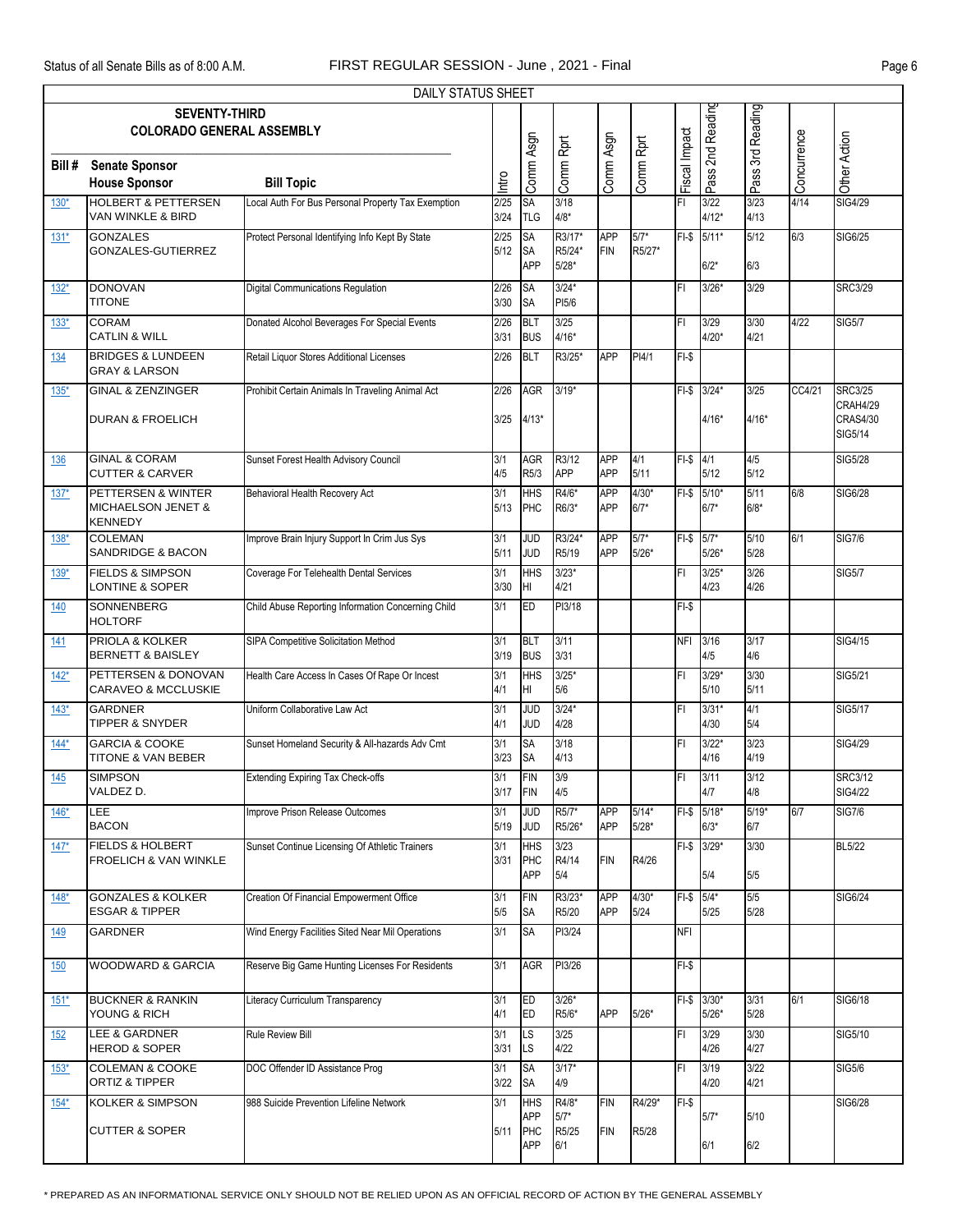|            | DAILY STATUS SHEET<br><b>SEVENTY-THIRD</b>                                |                                                    |              |                          |                            |                          |                    |               |                        |                |               |                          |  |
|------------|---------------------------------------------------------------------------|----------------------------------------------------|--------------|--------------------------|----------------------------|--------------------------|--------------------|---------------|------------------------|----------------|---------------|--------------------------|--|
|            | <b>COLORADO GENERAL ASSEMBLY</b>                                          |                                                    |              |                          |                            |                          |                    |               | Pass 2nd Reading       | 3rd Reading    |               |                          |  |
| Bill #     | <b>Senate Sponsor</b><br><b>House Sponsor</b>                             | <b>Bill Topic</b>                                  | Intro        | Comm Asgn                | Comm Rprt                  | Comm Asgn                | Comm Rprt          | Fiscal Impact |                        | Pass ?         | Concurrence   | Other Action             |  |
| $155*$     | <b>HISEY &amp; STORY</b><br>AMABILE & BAISLEY                             | Ltd Gaming Commn Member From Gaming Area           | 3/1<br>3/22  | LG<br><b>TLG</b>         | 3/17<br>R4/6*              | <b>APP</b>               | 4/23               | <b>NFI</b>    | $3/19*$<br>$4/23*$     | 3/22<br>4/26   | CC4/28<br>5/6 | <b>SRE5/6</b><br>SIG5/21 |  |
| $156*$     | <b>GARCIA</b><br><b>MULLICA</b>                                           | Nurse Intake Of 911 Calls Grant Program            | 3/1<br>5/14  | HHS<br><b>SA</b>         | R3/25*<br>R5/24*           | <b>APP</b><br><b>APP</b> | $5/7*$<br>5/25     |               | FI-\$ 5/12*<br>$5/27*$ | 5/13<br>5/28   | 6/1           | SIG6/18                  |  |
| 157        | <b>PRIOLA</b><br>MICHAELSON JENET &<br><b>BAISLEY</b>                     | Increase Cap Charter School Moral Obligation Bonds | 3/1<br>3/25  | ED<br><b>ED</b>          | 3/18<br>3/31               |                          |                    | FI            | 3/22<br>4/5            | 3/23<br>4/6    |               | <b>SIG4/15</b>           |  |
| 158*       | <b>DANIELSON &amp; PETTERSEN</b><br><b>TITONE &amp; DURAN</b>             | Increase Medical Providers For Senior Citizens     | 3/1<br>5/19  | <b>HHS</b><br>PHC        | R3/23*<br>R5/25            | APP<br>APP               | $5/14*$<br>$6/3*$  |               | FI-\$ 5/18*<br>6/3     | 5/19<br>6/7    |               | <b>SIG7/6</b>            |  |
| 159        | SONNENBERG<br><b>PELTON</b>                                               | Prohibit Electronic Transfer Of Records            | 3/1          | SA                       | PI3/24                     |                          |                    | $FI-S$        |                        |                |               |                          |  |
| 160*       | <b>GARDNER</b><br><b>SNYDER</b>                                           | Mod To Local Government Election Codes             | 3/2<br>3/31  | <b>SA</b><br>SA          | $3/24*$<br>4/29            |                          |                    | FI            | $3/26*$<br>5/3         | 3/30<br>5/4    |               | SIG5/13                  |  |
| 161        | <b>HANSEN &amp; CORAM</b><br>ARNDT                                        | Voluntary Reduce Greenhouse Gas Natural Gas Util   | 3/2          | <b>TRA</b>               | PI4/21                     |                          |                    | $FI-S$        |                        |                |               |                          |  |
| $162*$     | <b>GARDNER</b><br><b>SNYDER &amp; SOPER</b>                               | Colorado Uniform Trust Code Part 5                 | 3/2<br>3/31  | JUD<br><b>JUD</b>        | $3/26*$<br>5/4             |                          |                    | FI            | $3/30*$<br>5/7         | 3/31<br>5/10   |               | SIG5/21                  |  |
| <b>163</b> | <b>RANKIN</b>                                                             | Cost-benefit Analysis For Rules Additional Regmnts | 3/2          | <b>BLT</b>               | PI3/25                     |                          |                    | $FI-S$        |                        |                |               |                          |  |
| 164        | <b>GARDNER</b>                                                            | Uniform Easement Relocation Act                    | 3/2          | AGR                      | PI3/19                     |                          |                    | FI            |                        |                |               |                          |  |
| 165        | <b>SCOTT</b>                                                              | <b>CDOT Project Procurement Methods</b>            | 3/2          | <b>TRA</b>               | PI3/26                     |                          |                    | $FI-S$        |                        |                |               |                          |  |
| $166*$     | <b>RANKIN &amp; FENBERG</b><br><b>MCCLUSKIE &amp; WILL</b>                | CO Fire Commn Recommendations                      | 3/2<br>4/26  | <b>AGR</b><br><b>ENE</b> | R3/26*<br>R5/6             | <b>APP</b><br><b>APP</b> | $4/23*$<br>$5/25*$ |               | FI-\$ 4/23*<br>$5/26*$ | 4/26<br>5/30   | 6/1           | SIG6/22                  |  |
| $167*$     | <b>HOLBERT &amp; BRIDGES</b><br><b>GRAY &amp; LARSON</b>                  | Regulation Of Child Care Centers                   | 3/2<br>4/6   | ED<br>PHC                | $3/26*$<br>$4/21*$         |                          |                    | FI            | $4/5*$<br>$4/23*$      | 4/6<br>4/26    | 4/28          | SIG5/13                  |  |
| <b>168</b> | WOODWARD                                                                  | Hunting Or Fishing License State Wildlife Area     | 3/2          | AGR                      | PI3/26                     |                          |                    | <b>NFI</b>    |                        |                |               |                          |  |
| 169*       | <b>BUCKNER</b><br><b>RICKS &amp; ESGAR</b>                                | Restrict Insurers' Use Of External Consumer Data   | 3/2<br>5/18  | <b>BLT</b><br>HI         | $5/4*$<br>$6/1*$           |                          |                    | FI            | $5/12*$<br>$6/3*$      | 5/13<br>6/7    | 6/7           | <b>SIG7/6</b>            |  |
| 170        | <b>HISEY &amp; GINAL</b><br><b>ARNDT &amp; LYNCH</b>                      | Wildland Fire Mitigation Cooperative Elec Assn     | 3/2          | <b>TRA</b>               | PI4/7                      |                          |                    | FI            |                        |                |               |                          |  |
| <u>171</u> | <b>GARDNER</b><br><b>SNYDER &amp; SOPER</b>                               | Uniform Fiduciary Income And Principal Act         | 3/2<br>3/31  | <b>JUD</b><br><b>JUD</b> | 3/26<br>5/4                |                          |                    | FI            | 3/30<br>5/6            | 3/31<br>5/7    |               | SIG5/17                  |  |
| $172*$     | <b>DANIELSON &amp; GARCIA</b><br><b>GONZALES-GUTIERREZ &amp;</b><br>ORTIZ | Educator Pay Raise Fund                            | 3/4<br>3/25  | <b>ED</b><br>ED          | 3/18<br>$6/4*$             |                          |                    | FI            | 3/22<br>$6/4*$         | 3/23<br>6/7    | 6/8           | <b>SIG7/7</b>            |  |
| $173*$     | <b>GONZALES &amp; MORENO</b><br>CARAVEO & GONZALES-<br><b>GUTIERREZ</b>   | Rights In Residential Lease Agreements             | 3/5<br>4/19  | <b>SA</b><br><b>BUS</b>  | R3/18*<br>R5/21*           | APP<br>APP               | $4/1*$<br>$5/24*$  |               | $FI-$$ 4/13*<br>$6/1*$ | $4/14*$<br>6/3 | 6/3           | SIG6/25                  |  |
| $174*$     | <b>COOKE &amp; GINAL</b><br><b>BIRD &amp; CARVER</b>                      | Policies For Peace Officer Credibility Disclosures | 3/5<br>5/19  | <b>JUD</b><br><b>JUD</b> | R4/5*<br>R5/26             | APP<br>APP               | $4/23*$<br>$5/28*$ | FI            | $5/18*$<br>$6/1*$      | 5/19<br>6/3    | 6/3           | <b>SIG7/2</b>            |  |
| $175*$     | JAQUEZ LEWIS &<br><b>GONZALES</b><br>CARAVEO & KENNEDY                    | Prescription Drug Affordability Review Board       | 3/8<br>5/11  | <b>HHS</b><br>IHI.       | R3/18*<br>R5/20            | APP<br>APP               | $4/30*$<br>$5/25*$ | $FI-$$ 5/6*   | $6/4*$                 | 5/7<br>6/7     | 6/8           | <b>SRC6/8</b><br>SIG6/16 |  |
| $176*$     | <b>WINTER &amp; PETTERSEN</b><br><b>LONTINE &amp; GRAY</b>                | Protecting Opportunities & Workers' Rights Act     | 3/8<br>6/1   | <b>JUD</b><br><b>JUD</b> | R5/7*<br>PI6/7             | APP                      | $5/24*$            |               | FI-\$ 5/26*            | 5/27           |               |                          |  |
| <u>177</u> | <b>BRIDGES</b><br><b>WOODROW</b>                                          | Restrict Foreign-influenced Money In Politics      | 3/8          | <b>SA</b>                | $3/18*$                    |                          |                    | FI            | LO8/9/2                |                |               | DeemedLost               |  |
| 178        | <b>MORENO</b><br><b>MCCLUSKIE</b>                                         | Extend Care Subfund Deadline For COVID-19 Programs | 3/10<br>4/5  | <b>FIN</b><br><b>FIN</b> | R3/23<br>R4/23             | APP<br><b>APP</b>        | 4/1<br>4/28        | $F1 - $ 4/1$  | 4/28                   | 4/5<br>4/29    |               | SIG5/13                  |  |
| $179*$     | ZENZINGER & KIRKMEYER<br>KIPP & LYNCH                                     | Colorado Opportunity Scholarship Initiative Adv Bd | 3/10<br>3/25 | ED<br>ED                 | 3/18<br>4/16               |                          |                    | <b>NFI</b>    | $3/22*$<br>4/20        | 3/23<br>4/21   |               | <b>SIG5/7</b>            |  |
| $180*$     | PRIOLA & ZENZINGER<br><b>BIRD &amp; TITONE</b>                            | Recycling & Composting Enterprise Grant Program    | 3/10<br>5/19 | <b>BLT</b><br>APP<br>ENE | R3/23*<br>$5/14*$<br>R5/28 | <b>FIN</b><br>APP        | R4/22*<br>6/15     | $FI-S$        | $5/18*$                | 5/19           |               | DeemedLost               |  |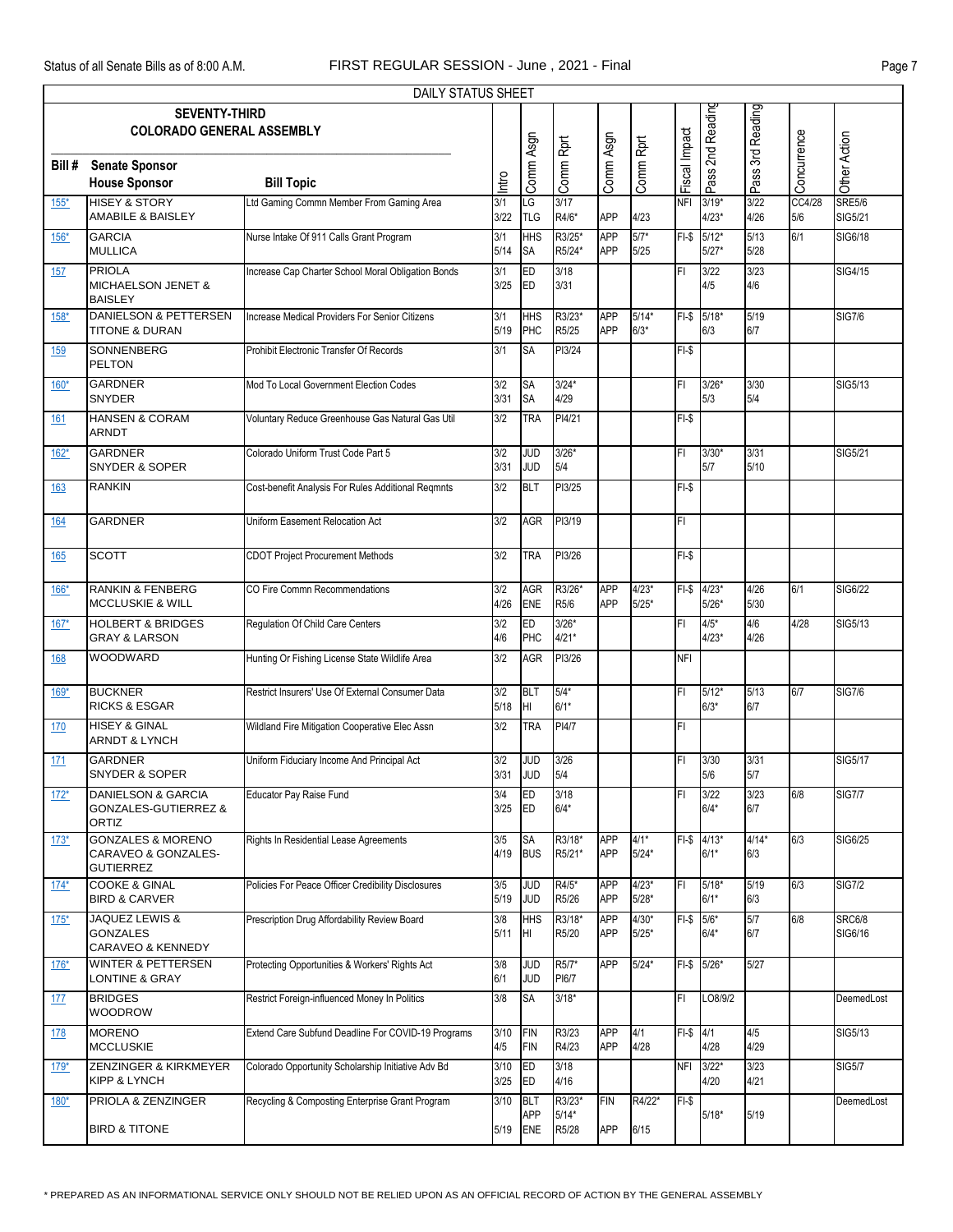|            | DAILY STATUS SHEET<br><b>SEVENTY-THIRD</b>                                |                                                    |                |                          |                     |                          |                    |               |                        |                  |             |                                                      |  |  |
|------------|---------------------------------------------------------------------------|----------------------------------------------------|----------------|--------------------------|---------------------|--------------------------|--------------------|---------------|------------------------|------------------|-------------|------------------------------------------------------|--|--|
|            | <b>COLORADO GENERAL ASSEMBLY</b>                                          |                                                    |                |                          |                     |                          |                    |               | Pass 2nd Reading       | Pass 3rd Reading |             |                                                      |  |  |
| Bill#      | <b>Senate Sponsor</b><br><b>House Sponsor</b>                             | <b>Bill Topic</b>                                  | Intro          | Comm Asgn                | Comm Rprt           | Comm Asgn                | Comm Rprt          | Fiscal Impact |                        |                  | Concurrence | Other Action                                         |  |  |
| 181*       | <b>FIELDS &amp; CORAM</b><br><b>HEROD &amp; CARAVEO</b>                   | Equity Strategic Plan Address Health Disparities   | 3/10<br>5/5    | HHS<br>PHC               | R4/1*<br>R5/19      | <b>APP</b><br>APP        | $4/30*$<br>$5/24*$ | $FI-S$        | $5/4*$<br>$5/25*$      | $5/5*$<br>5/28   | 6/1         | <b>SIG7/6</b>                                        |  |  |
| 182        | <b>BUCKNER</b><br><b>HEROD</b>                                            | School Discipline                                  | 3/12           | <b>ED</b>                | PI4/7               |                          |                    | $FI-S$        |                        |                  |             |                                                      |  |  |
| 183        | LUNDEEN                                                                   | Law Enforcement Support And Accountability         | 3/16           | <b>SA</b>                | PI5/24              |                          |                    | $FI-S$        |                        |                  |             |                                                      |  |  |
| 184        | <b>STORY &amp; DANIELSON</b>                                              | Ski Area Safety Plans & Accident Reporting         | 3/18           | <b>AGR</b>               | PI4/16              |                          |                    | FI            |                        |                  |             |                                                      |  |  |
| $185*$     | ZENZINGER & RANKIN<br>MCLACHLAN & MCCLUSKIE                               | Supporting Educator Workforce In Colorado          | 3/18<br>5/5    | ED<br>ED                 | R4/1*<br>R5/21*     | <b>APP</b><br><b>APP</b> | $4/30*$<br>$5/25*$ | $FI-S$        | $4/30*$<br>$5/26*$     | 5/3<br>5/28      | 6/1         | SIG6/16                                              |  |  |
| 186        | <b>DONOVAN</b><br><b>CUTTER</b>                                           | Event Ticket Sales & Resales Regulation            | 3/19           | <b>BLT</b>               | PI4/6               |                          |                    | FI            |                        |                  |             |                                                      |  |  |
| 187        | <b>DANIELSON</b><br><b>JACKSON</b>                                        | Dialysis Treatment Transportation Funding          | 3/19           | <b>FIN</b>               | PI4/15              |                          |                    | $FI-S$        |                        |                  |             |                                                      |  |  |
| 188*       | <b>DANIELSON</b><br>DURAN & ORTIZ                                         | <b>Ballot Access For Voters With Disabilities</b>  | 3/19<br>4/12   | <b>SA</b><br><b>SA</b>   | $4/7*$<br>$4/29*$   |                          |                    | FI            | $4/9*$<br>$5/4*$       | 4/12<br>5/5      | 5/6         | SIG5/21                                              |  |  |
| 189*       | <b>DONOVAN</b><br><b>CATLIN &amp; MCCORMICK</b>                           | CO Water Conservation Bd Construction Fund Project | 3/19<br>5/3    | <b>AGR</b><br>R5/18      | R4/5*<br><b>APP</b> | <b>APP</b><br>APP        | 4/23<br>5/25       | $F-I-S$       | $4/27*$<br>5/26        | 4/28<br>5/28     |             | SIG6/24                                              |  |  |
| 190*       | <b>RODRIGUEZ &amp; LUNDEEN</b><br><b>DURAN &amp; CARVER</b>               | Protect Personal Data Privacy                      | 3/19<br>5/27   | <b>BLT</b><br><b>FIN</b> | R5/6*<br>R6/3*      | <b>APP</b><br>APP        | 5/14<br>6/3        | $FI-S$        | $5/25*$<br>$6/4*$      | 5/26<br>6/7      | 6/8         | <b>SIG7/7</b>                                        |  |  |
| <u>191</u> | <b>DONOVAN</b><br>MCLACHLAN & MCCLUSKIE                                   | Residency Reqmnt Western Colorado University Bd    | 3/22<br>4/8    | <b>ED</b><br>ED          | 4/5<br>5/6          |                          |                    | <b>NFI</b>    | 4/7<br>5/10            | 4/8<br>5/11      |             | SIG5/21                                              |  |  |
| 192        | <b>GONZALES</b><br><b>AMABILE</b>                                         | Housing Mentors In Youthful Offender Facility      | 3/22<br>4/6    | <b>JUD</b><br><b>JUD</b> | 3/31<br>4/21        |                          |                    | <b>NFI</b>    | 4/1<br>4/23            | 4/5<br>4/26      |             | <b>SIG5/6</b>                                        |  |  |
| $193*$     | <b>BUCKNER</b><br><b>HEROD</b>                                            | Protection Of Pregnant People In Perinatal Period  | 3/22<br>$5/12$ | <b>JUD</b><br><b>JUD</b> | R4/23*<br>R5/19*    | <b>APP</b><br><b>APP</b> | $5/7*$<br>$5/24*$  | $F-I-S$       | $5/11*$<br>$5/27*$     | 5/12<br>$5/28*$  | 6/1         | <b>SIG7/6</b>                                        |  |  |
| 194*       | <b>BUCKNER</b><br><b>HEROD</b>                                            | Maternal Health Providers                          | 3/22<br>5/12   | <b>HHS</b><br>HI         | R4/15*<br>R6/1*     | <b>APP</b><br>APP        | $5/7*$<br>$6/2*$   | $FI-S$        | $5/11*$<br>$6/3*$      | 5/12<br>6/4      | 6/7         | <b>SIG7/6</b>                                        |  |  |
| 195        | <b>STORY</b><br><b>SNYDER &amp; SOPER</b>                                 | Notarization Of Certain Probate Docs               | 3/22<br>4/12   | g<br>PHC                 | 4/7<br>4/21         |                          |                    | <b>NFI</b>    | 4/9<br>4/23            | 4/12<br>4/26     |             | <b>SIG5/7</b>                                        |  |  |
| $196*$     | <b>FENBERG</b><br><b>ESGAR</b>                                            | FY 2021-22 Legislative Appropriation Bill          | 3/24<br>4/6    | <b>APP</b><br><b>APP</b> | $4/1*$<br>4/13      |                          |                    | N/A           | $4/1*$<br>4/14         | 4/5<br>4/15      |             | SIG4/26                                              |  |  |
| 197*       | <b>RODRIGUEZ</b><br><b>WOODROW &amp;</b><br><b>BOESENECKER</b>            | Workers' Compensation Physician                    | 3/24<br>5/10   | BLT<br><b>BUS</b>        | $4/29*$<br>PI5/27   |                          |                    | $FI-S$        | $5/3*$                 | $5/4*$           |             |                                                      |  |  |
| <u>198</u> | SMALLWOOD & RODRIGUEZ<br><b>ROBERTS &amp; BOCKENFELD</b>                  | Repeal Capital Construction Ed Fund Report Reqmnt  | 3/25<br>4/12   | <b>SA</b><br>ED          | 4/7<br>4/29         |                          |                    | FI            | 4/9<br>5/3             | 4/12<br>5/4      |             | SIG5/13                                              |  |  |
| 199*       | <b>JAQUEZ LEWIS &amp; WINTER</b><br>ESGAR & GONZALES-<br><b>GUTIERREZ</b> | Remove Barriers To Certain Public Opportunities    | 3/26<br>5/19   | <b>SA</b><br><b>SA</b>   | R4/23*<br>R5/27*    | APP<br>APP               | $5/14*$<br>6/1     |               | $FI-$$ 5/18*<br>$6/3*$ | 5/19<br>6/7      | 6/7         | SIG6/25                                              |  |  |
| 200        | <b>WINTER &amp; MORENO</b><br><b>JACKSON</b>                              | Reduce Greenhouse Gases Increase Envtl Justice     | 3/29           | <b>TRA</b><br>APP        | R4/21*<br>$5/12*$   | <b>FIN</b>               | R4/29              | $FI-S$        | LO12/09                |                  |             | DeemedLost                                           |  |  |
| $201*$     | <b>DANIELSON &amp; PETTERSEN</b><br>YOUNG & BOESENECKER                   | Stricter Transparency & Enforcement In Child Care  | 3/30<br>4/26   | <b>HHS</b><br>PHC        | R4/8*<br>R5/12*     | <b>APP</b><br><b>APP</b> | $4/23*$<br>5/21    |               | FI-\$ 4/23*<br>$5/25*$ | 4/26<br>5/28     | 6/1         | SIG6/16                                              |  |  |
| $202*$     | <b>MORENO &amp; LUNDEEN</b><br><b>SIROTA &amp; LARSON</b>                 | Pub School Air Quality Improvement Grants          | 3/31<br>5/5    | <b>ED</b><br>ED          | R4/16<br>R5/21*     | <b>APP</b><br>APP        | 4/30<br>5/28       | FI-\$ 4/30    | $5/28*$                | 5/3<br>6/1       | 6/2         | SIG6/16                                              |  |  |
| 203        | <b>BRIDGES &amp; SIMPSON</b><br>VALDEZ D. & PELTON                        | Funding For Colorado Proud                         | 3/31<br>5/5    | AGR<br>R5/10             | R4/23<br><b>APP</b> | APP<br>APP               | 4/30<br>5/28       | $FI-S$        | 4/30<br>5/28           | 5/3<br>5/28      |             | SIG6/21                                              |  |  |
| $204*$     | <b>DONOVAN &amp; RANKIN</b><br>YOUNG & VAN BEBER                          | Rural Econ Dev Initiative Grant Program Funding    | 3/31<br>5/7    | LG<br>R5/18* APP         | R4/14               | <b>APP</b><br>APP        | $4/30*$<br>5/28    |               | FI-\$ 4/30*<br>$5/28*$ | 5/3<br>$5/28*$   | 6/2         | SIG6/15                                              |  |  |
| $205*$     | <b>MORENO</b><br><b>MCCLUSKIE</b>                                         | 2021-22 Long Bill                                  | 4/5<br>4/9     | APP<br><b>APP</b>        | 4/6<br>$4/13*$      |                          |                    | N/A           | $4/8*$<br>$4/14*$      | 4/9<br>4/15      | CC4/16      | <b>CRAH4/30</b><br><b>CRAS4/30</b><br><b>SIG5/17</b> |  |  |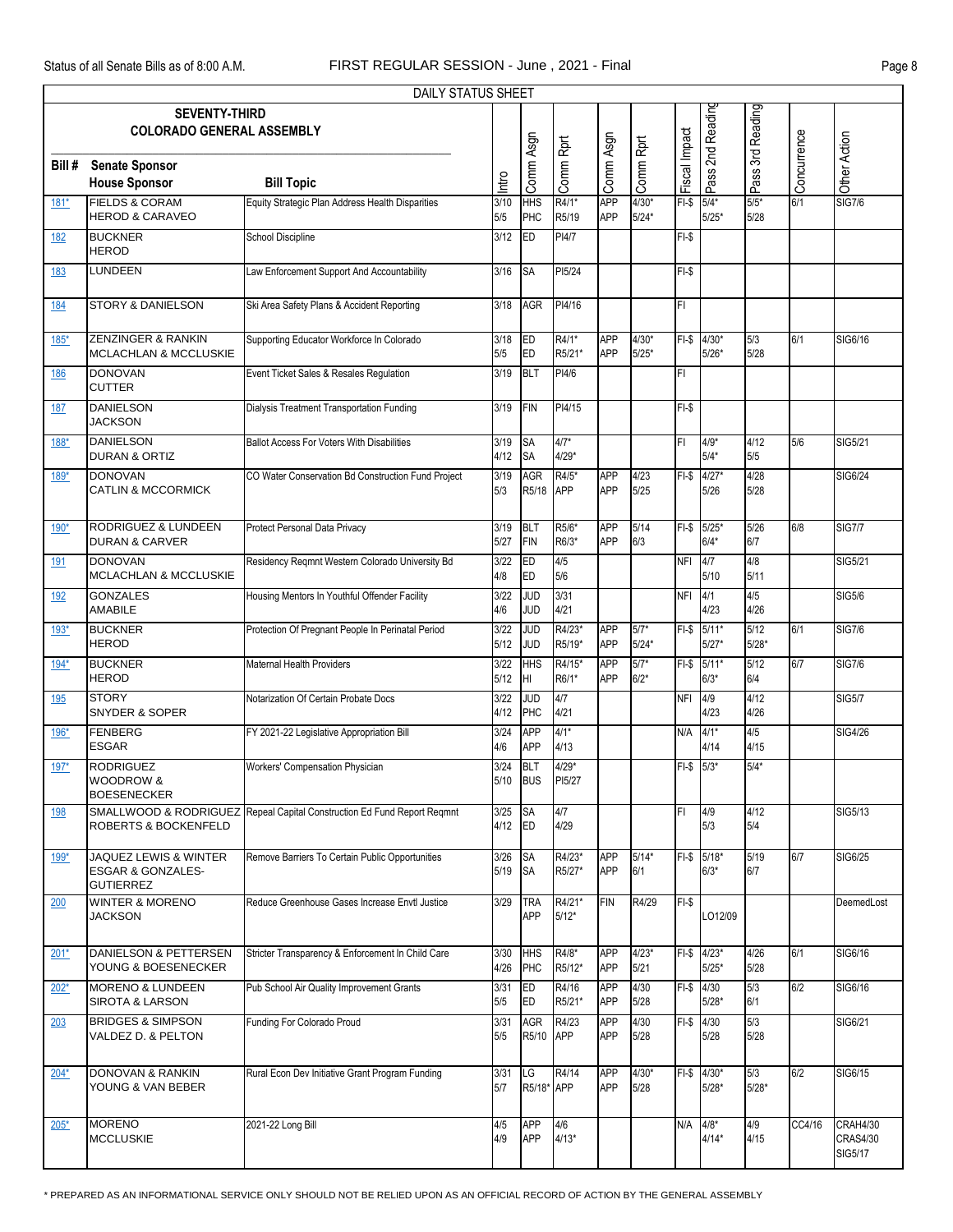|             | DAILY STATUS SHEET                                          |                                                    |             |                          |                 |                   |                 |               |                      |                  |             |                |  |
|-------------|-------------------------------------------------------------|----------------------------------------------------|-------------|--------------------------|-----------------|-------------------|-----------------|---------------|----------------------|------------------|-------------|----------------|--|
|             | <b>SEVENTY-THIRD</b><br><b>COLORADO GENERAL ASSEMBLY</b>    |                                                    |             |                          |                 |                   |                 |               | Pass 2nd Reading     | Pass 3rd Reading |             |                |  |
| Bill #      | <b>Senate Sponsor</b><br><b>House Sponsor</b>               | <b>Bill Topic</b>                                  | Intro       | Comm Asgn                | Comm Rprt       | Comm Asgn         | Comm Rprt       | Fiscal Impact |                      |                  | Concurrence | Other Action   |  |
| 206         | <b>MORENO</b><br><b>MCCLUSKIE</b>                           | Educator Licensure Cash Fund                       | 4/5<br>4/9  | <b>APP</b><br><b>APP</b> | 4/6<br>4/13     |                   |                 | $FI-S$        | 4/8<br>4/15          | 4/9<br>4/19      |             | <b>SIG5/4</b>  |  |
| 207         | <b>MORENO &amp; RANKIN</b><br><b>HEROD</b>                  | Public School Cap Constr Assistance Fund Transfer  | 4/5<br>4/9  | <b>APP</b><br><b>APP</b> | 4/6<br>4/13     |                   |                 | $FI-S$        | 4/8<br>4/15          | 4/9<br>4/19      |             | SIG4/30        |  |
| 208         | <b>MORENO</b><br><b>HEROD</b>                               | General Fund Transfer To State Education Fund      | 4/5<br>4/9  | <b>APP</b><br><b>APP</b> | 4/6<br>4/13     |                   |                 | $FI-S$        | 4/8<br>4/15          | 4/9<br>4/19      |             | <b>SIG5/4</b>  |  |
| 209         | <b>RANKIN</b><br><b>MCCLUSKIE</b>                           | Transfer To General Fund From Repealed Cash Funds  | 4/5<br>4/9  | <b>APP</b><br><b>APP</b> | 4/6<br>4/13     |                   |                 | $FI-S$        | 4/8<br>4/15          | 4/9<br>4/19      |             | SIG4/30        |  |
| 210         | <b>HANSEN</b><br><b>RANSOM</b>                              | Remote Supports For Elderly, Blind, & Disab Waiver | 4/5<br>4/9  | <b>APP</b><br><b>APP</b> | 4/6<br>4/13     |                   |                 | $FI-S$        | 4/8<br>4/14          | 4/9<br>4/15      |             | SIG4/30        |  |
| 211         | <b>MORENO</b><br><b>HEROD</b>                               | <b>Adult Dental Benefit</b>                        | 4/5<br>4/9  | <b>APP</b><br><b>APP</b> | 4/6<br>4/13     |                   |                 | $FI-S$        | 4/8<br>4/15          | 4/9<br>4/19      |             | <b>SIG5/4</b>  |  |
| 212         | <b>MORENO</b><br><b>MCCLUSKIE</b>                           | Primary Care Payments Align Federal Funding        | 4/5<br>4/9  | <b>APP</b><br><b>APP</b> | 4/6<br>4/13     |                   |                 | $FI-S$        | 4/8<br>4/15          | 4/9<br>4/19      |             | <b>SIG5/4</b>  |  |
| 213         | <b>MORENO</b><br><b>MCCLUSKIE</b>                           | Use Of Increased Medicaid Match                    | 4/5<br>4/9  | <b>APP</b><br><b>APP</b> | 4/6<br>4/13     |                   |                 | $FI-S$        | 4/8<br>4/15          | 4/9<br>4/19      |             | <b>SIG5/4</b>  |  |
| 214         | <b>HANSEN</b><br><b>MCCLUSKIE</b>                           | State Payment Hospice Providers Residential Care   | 4/5<br>4/9  | <b>APP</b><br><b>APP</b> | 4/6<br>4/13     |                   |                 | $FI-S$        | 4/8<br>4/15          | 4/9<br>4/19      |             | <b>SIG5/4</b>  |  |
| 215         | <b>HANSEN &amp; RANKIN</b><br><b>HEROD &amp; MCCLUSKIE</b>  | Use Of Open Educational Resources In Higher Ed     | 4/5<br>4/9  | <b>APP</b><br><b>APP</b> | 4/6<br>4/13     |                   |                 | $FI-S$        | 4/8<br>4/15          | 4/9<br>4/19      |             | <b>SIG5/5</b>  |  |
| 216         | <b>RANKIN</b><br><b>HEROD</b>                               | <b>Auxiliary Services Rural Areas</b>              | 4/5<br>4/9  | <b>APP</b><br><b>APP</b> | 4/6<br>4/13     |                   |                 | <b>NFI</b>    | 4/8<br>4/15          | 4/9<br>4/19      |             | SIG4/30        |  |
| $217*$      | <b>HANSEN &amp; RANKIN</b><br><b>HEROD &amp; MCCLUSKIE</b>  | Market Rate Study For Child Care Assistance Prog   | 4/5<br>4/9  | <b>APP</b><br><b>APP</b> | $4/6*$<br>4/13  |                   |                 | $FI-S$        | $4/8*$<br>4/15       | 4/9<br>4/19      |             | <b>SIG5/4</b>  |  |
| $218*$      | <b>HANSEN &amp; RANKIN</b><br><b>MCCLUSKIE</b>              | CDLE Employment & Training Technology Fund         | 4/5<br>4/9  | <b>APP</b><br><b>APP</b> | $4/6*$<br>4/13  |                   |                 | $FI-S$        | $4/8*$<br>4/15       | 4/9<br>4/19      |             | <b>SIG4/27</b> |  |
| 219         | <b>RANKIN</b><br><b>MCCLUSKIE</b>                           | Colorado Avalanche Information Center Fund Approps | 4/5<br>4/9  | <b>APP</b><br><b>APP</b> | 4/6<br>4/13     |                   |                 | <b>NFI</b>    | 4/8<br>4/15          | 4/9<br>4/19      |             | SIG4/30        |  |
| 220         | <b>HANSEN &amp; RANKIN</b><br><b>HEROD</b>                  | Reverse Transfers From Sev Tax Operational Fund    | 4/5<br>4/9  | <b>APP</b><br><b>APP</b> | 4/6<br>4/13     |                   |                 | $FI-S$        | 4/8<br>4/15          | 4/9<br>4/19      |             | SIG4/30        |  |
| $221*$      | <b>HANSEN &amp; RANKIN</b><br><b>MCCLUSKIE</b>              | Projects Under Wildfire Risk Mitigation Grant Prog | 4/5<br>4/9  | <b>APP</b><br><b>APP</b> | 4/6<br>4/13     |                   |                 | <b>NFI</b>    | 4/8<br>$4/15*$       | 4/9<br>4/19      | 4/21        | <b>SIG5/4</b>  |  |
| 222         | <b>RANKIN</b><br><b>RANSOM</b>                              | Repeal Recovery Audit Program                      | 4/5<br>4/9  | <b>APP</b><br><b>APP</b> | 4/6<br>4/13     |                   |                 | $FI-S$        | 4/8<br>4/15          | 4/9<br>4/19      |             | <b>SIG5/4</b>  |  |
| 223         | <b>HANSEN</b><br><b>RANSOM</b>                              | Location Of DOR Administrative Hearing             | 4/5<br>4/9  | APP<br><b>APP</b>        | 4/6<br>4/13     |                   |                 | <b>NFI</b>    | 4/8<br>4/15          | 4/9<br>4/19      |             | <b>SIG5/4</b>  |  |
| $224*$      | HANSEN<br><b>RANSOM</b>                                     | Capital-related Transfers Of Money                 | 4/5<br>4/9  | <b>APP</b><br><b>APP</b> | 4/6<br>4/13     |                   |                 | $FI-S$        | $4/8*$<br>4/14       | 4/9<br>4/15      |             | SIG4/29        |  |
| 225         | <b>RANKIN</b><br><b>RANSOM</b>                              | Repay Cash Funds For 2020 Transfers                | 4/5<br>4/9  | <b>APP</b><br><b>APP</b> | 4/6<br>4/13     |                   |                 | $FI-S$ 4/8    | 4/14                 | 4/9<br>4/15      |             | <b>SIG4/29</b> |  |
| $226*$      | <b>MORENO</b><br><b>MCCLUSKIE</b>                           | Increase The General Fund Reserve                  | 4/5<br>4/9  | <b>APP</b><br><b>APP</b> | 4/6<br>4/13     |                   |                 | FI            | 4/8<br>$5/3*$        | 4/9<br>5/4       | 5/5         | SIG5/17        |  |
| <u> 227</u> | <b>MORENO &amp; RANKIN</b><br>RANSOM                        | <b>State Emergency Reserve</b>                     | 4/5<br>4/9  | <b>APP</b><br><b>APP</b> | 4/6<br>4/13     |                   |                 | $FI-S$        | 4/8<br>4/14          | 4/9<br>4/15      |             | <b>SIG4/29</b> |  |
| 228*        | <b>HANSEN &amp; MORENO</b><br><b>MCCLUSKIE &amp; RANSOM</b> | PERA Payment Cash Fund                             | 4/5<br>4/9  | <b>APP</b><br><b>APP</b> | $4/6*$<br>4/13  |                   |                 | FI-\$ 4/8*    | 4/15                 | 4/9<br>4/19      |             | <b>SIG5/4</b>  |  |
| $229*$      | DANIELSON & STORY                                           | Rural Jump-start Zone Grant Program                | 3/31        | LG<br><b>APP</b>         | R4/30*<br>5/14  | <b>FIN</b>        | R5/6            | $F-I-S$       | $5/18*$              | 5/19             | 6/2         | SIG6/15        |  |
|             | <b>AMABILE &amp; MCKEAN</b>                                 |                                                    | 5/19        | R5/24<br>APP             | FIN<br>$5/28*$  | <b>FIN</b>        | R5/27           |               | $5/28*$              | 6/1              |             |                |  |
| $230*$      | <b>HANSEN &amp; WINTER</b><br>VALDEZ A. & BERNETT           | Transfer To CO Energy Office Energy Fund           | 3/31<br>5/5 | <b>TRA</b><br>ENE        | R4/14<br>R5/21* | <b>APP</b><br>APP | $4/30*$<br>5/28 | $FI-$$ $5/4*$ | $5/28*$              | 5/5<br>6/1       | 6/2         | SIG6/14        |  |
| $231*$      | STORY & HISEY<br><b>HOOTON &amp; WEISSMAN</b>               | Energy Office Weatherization Assistance Grants     | 3/31<br>5/5 | <b>TRA</b><br><b>ENE</b> | R4/14<br>R5/13  | APP<br>APP        | 4/30<br>5/28    | $FI-S$        | 4/30<br>$5/28*$      | 5/3<br>6/1       | 6/2         | SIG6/14        |  |
| $232*$      | <b>ZENZINGER &amp; KIRKMEYER</b><br>KIPP & BIRD             | Displaced Workers Grant                            | 3/31<br>5/5 | ED<br>ED                 | R4/15<br>R5/20  | APP<br>APP        | 4/30<br>$6/4*$  |               | FI-\$ 4/30<br>$6/4*$ | 5/3<br>6/7       | 6/8         | SIG6/24        |  |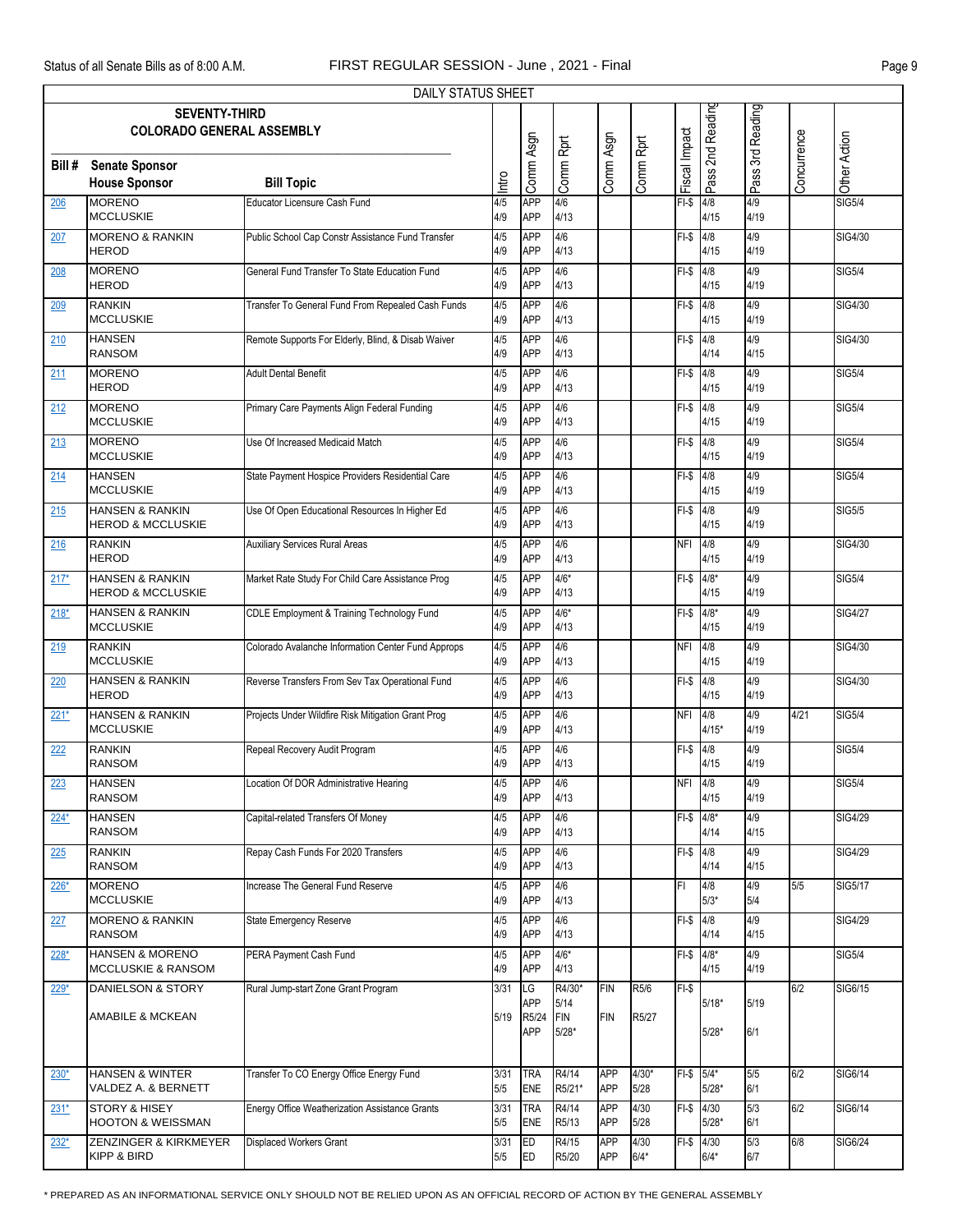|        | DAILY STATUS SHEET                                                                    |                                                        |                |                                        |                             |                          |                    |               |                        |                   |             |                               |  |
|--------|---------------------------------------------------------------------------------------|--------------------------------------------------------|----------------|----------------------------------------|-----------------------------|--------------------------|--------------------|---------------|------------------------|-------------------|-------------|-------------------------------|--|
|        | <b>SEVENTY-THIRD</b><br><b>COLORADO GENERAL ASSEMBLY</b>                              |                                                        |                |                                        |                             |                          |                    |               | 2nd Reading            | 3rd Reading       |             |                               |  |
| Bill#  | <b>Senate Sponsor</b><br><b>House Sponsor</b>                                         | <b>Bill Topic</b>                                      | Intro          | Comm Asgn                              | Comm Rprt                   | Comm Asgn                | Comm Rprt          | Fiscal Impact | Pass:                  | Pass:             | Concurrence | Other Action                  |  |
| $233*$ | <b>RODRIGUEZ &amp; HANSEN</b><br><b>BENAVIDEZ &amp; GONZALES-</b><br><b>GUTIERREZ</b> | <b>CDLE Unemployment Insurance Division Enterprise</b> | 4/5<br>6/1     | <b>BLT</b><br><b>FIN</b>               | R5/25*<br>R6/3              | <b>APP</b><br><b>APP</b> | $5/28*$<br>$6/4*$  | $F-I$         | $5/28*$<br>$6/4*$      | 6/1<br>6/7        | 6/8         | <b>SIG7/2</b>                 |  |
| $234*$ | JAQUEZ LEWIS &<br><b>SONNENBERG</b><br><b>CUTTER &amp; HOLTORF</b>                    | General Fund Transfer Ag & Drought Resiliency          | 4/6<br>5/24    | <b>AGR</b><br>R5/27                    | R5/14*<br>APP               | APP<br>APP               | 5/21<br>6/1        |               | FI-\$ 5/21*<br>6/1     | 5/24<br>6/2       |             | SIG6/15                       |  |
| 235*   | JAQUEZ LEWIS & PRIOLA<br><b>BERNETT &amp; MCCORMICK</b>                               | Stimulus Funding Dept Of Ag Efficiency Programs        | 4/6<br>5/24    | <b>AGR</b><br>R5/27                    | R5/14*<br>APP               | APP<br>APP               | 5/21<br>6/1        |               | FI-\$ 5/21*<br>6/1     | 5/24<br>6/1       |             | SIG6/15<br>SIG6/15            |  |
| 236*   | STORY & SONNENBERG<br><b>TIPPER &amp; VAN BEBER</b>                                   | Increase Capacity Early Childhood Care & Educ          | 4/6<br>5/14    | <b>ED</b><br><b>ED</b>                 | R4/23*<br>R5/26             | <b>APP</b><br><b>APP</b> | $5/7*$<br>$5/28*$  |               | FI-\$ 5/12*<br>$5/28*$ | 5/13<br>6/1       | 6/2         | SIG6/16                       |  |
| $237*$ | <b>DONOVAN</b><br><b>MCCLUSKIE &amp; LYNCH</b>                                        | Create Forest Health Council In DNR                    | 4/6<br>5/4     | <b>AGR</b><br>LC<br><b>APP</b>         | $4/29*$<br>R5/10<br>$5/25*$ | <b>ALW</b>               | 5/20               | FI            | $5/3*$<br>$5/27*$      | 5/4<br>5/28       | 6/1         | SIG6/22                       |  |
| $238*$ | <b>GARCIA &amp; ZENZINGER</b><br><b>ESGAR &amp; GRAY</b>                              | Create Front Range Passenger Rail District             | 4/9<br>5/14    | <b>TRA</b><br><b>TLG</b>               | R4/28*<br>R5/26*            | APP<br><b>APP</b>        | $5/7*$<br>$5/28*$  | $FI-S$        | $5/12*$<br>$6/2*$      | $5/13*$<br>$6/3*$ | 6/3         | SIG6/30                       |  |
| 239*   | KOLKER & ZENZINGER<br><b>AMABILE &amp; YOUNG</b>                                      | 2-1-1 Statewide Human Services Referral System         | 4/12<br>5/11   | <b>HHS</b><br>PHC                      | R4/27*<br>R5/25             | <b>APP</b><br><b>APP</b> | $5/7*$<br>5/28     | $FI-S$        | $5/7*$<br>5/28         | 5/10<br>6/1       |             | SIG6/18                       |  |
| $240*$ | <b>DANIELSON &amp; SIMPSON</b><br><b>KIPP &amp; CATLIN</b>                            | Watershed Restoration Grant Program Stimulus           | 4/12<br>5/19   | <b>AGR</b><br><b>ALW</b>               | R4/30<br>R5/24              | APP<br><b>APP</b>        | $5/14*$<br>$6/7*$  | $FI-S$        | $5/18*$<br>$6/7*$      | 5/19<br>6/8       | 6/8         | SIG6/15                       |  |
| $241*$ | <b>FIELDS &amp; BRIDGES</b><br><b>RICKS &amp; DAUGHERTY</b>                           | Small Business Accelerated Growth Program              | 4/12<br>5/19   | <b>BLT</b><br><b>BUS</b>               | R5/6*<br>R5/27              | APP<br><b>APP</b>        | 5/14<br>5/28       | $FI-S$        | $5/18*$<br>6/1         | 5/19<br>6/3       |             | SIG6/14                       |  |
| $242*$ | <b>GONZALES &amp; PETTERSEN</b><br>GONZALES-GUTIERREZ &<br><b>WOODROW</b>             | Hous Dev Grants Hotels Tenancy Support Prog            | 4/12<br>5/24   | LG<br><b>TLG</b>                       | R5/12*<br>R5/26*            | <b>APP</b><br>APP        | $5/19*$<br>$6/3*$  | $FI-S$        | $5/20*$<br>$6/3*$      | 5/21<br>6/7       | 6/7         | <b>SRC6/7</b><br>SIG6/25      |  |
| $243*$ | <b>MORENO</b><br><b>MCCLUSKIE</b>                                                     | CDPHE Appropriation Public Health Infrastructure       | 4/13<br>5/19   | <b>APP</b><br><b>APP</b><br><b>APP</b> | R4/30*<br>5/14<br>$6/3*$    | <b>HHS</b>               | R5/6               | $FI-S$        | $5/18*$<br>$6/3*$      | 5/19<br>$6/7*$    | 6/7         | SIG6/24                       |  |
| 244    | <b>GARCIA &amp; FENBERG</b><br><b>GARNETT &amp; ESGAR</b>                             | Funding Health Benefits For Legislative Aides          | 4/13<br>4/30   | <b>APP</b><br><b>APP</b>               | 4/23<br>R5/7                | LС                       | $5/10$             | $FI-S$        | 4/27<br>6/2            | 4/28<br>6/3       |             | SIG6/21                       |  |
| $245*$ | <b>DONOVAN &amp; RANKIN</b><br><b>MCCLUSKIE &amp; WILL</b>                            | Backcountry Search & Rescue In Colorado                | 4/14<br>5/24   | <b>AGR</b><br><b>ENE</b>               | R5/13*<br>R5/28             | <b>APP</b><br><b>APP</b> | $5/21*$<br>$6/1*$  | $FI-S$        | $5/21*$<br>$6/1*$      | 5/24<br>6/3       | 6/3         | SIG6/27                       |  |
| $246*$ | <b>FENBERG</b><br>VALDEZ A. & FROELICH                                                | Electric Util Promote Beneficial Electrification       | 4/16<br>5/12   | <b>TRA</b><br><b>ENE</b>               | R4/29*<br>R5/28             | APP<br>APP               | 5/7<br>$6/4*$      |               | FI-\$ 5/11*<br>$6/4*$  | $5/12$<br>6/7     | 6/8         | SIG6/21                       |  |
| $247*$ | <b>FENBERG &amp; HOLBERT</b><br><b>ESGAR &amp; MCKEAN</b>                             | <b>Adjust Redistricting Commission Procedures</b>      | 4/16<br>4/26   | <b>SA</b><br><b>SA</b>                 | R4/21*<br>$5/3^{\star}$     | APP                      | 4/23               | $FI-S$        | $4/23*$<br>$5/4^*$     | 4/26<br>LO07/08   |             | DeemedLost                    |  |
| 248*   | DONOVAN & SIMPSON<br><b>MCCORMICK &amp; HOLTORF</b>                                   | Loan Program For Colorado Agriculture                  | 4/21<br>5/19   | AGR<br>R5/27* APP                      | R5/6*                       | APP<br><b>APP</b>        | $5/14*$<br>$6/1*$  |               | $FI-$$ 5/18*<br>6/3    | 5/19              | CC6/3       | CRAS6/8<br>CRAH6/8<br>SIG6/29 |  |
| 249*   | FENBERG & DONOVAN<br><b>WILL &amp; TIPPER</b>                                         | Keep Colorado Wild Annual Pass                         | 4/23<br>5/19   | AGR<br>APP<br><b>ENE</b>               | R5/7<br>$5/14*$<br>R5/28    | <b>FIN</b><br><b>FIN</b> | R5/12<br>R5/28     | $FI-S$        | $5/18*$                | 5/19              | 6/3         | SIG6/21                       |  |
|        |                                                                                       |                                                        |                | <b>APP</b>                             | $6/1*$                      |                          |                    |               | $6/1*$                 | 6/3               |             |                               |  |
| $250*$ | <b>FENBERG &amp; GONZALES</b><br>LONTINE & CARAVEO                                    | Elections & Voting                                     | 4/26<br>$5/12$ | SA<br><b>APP</b><br><b>SA</b>          | R5/4*<br>$5/7*$<br>R5/18*   | <b>FIN</b><br><b>FIN</b> | R5/6<br>R5/20      | $FI-S$        | $5/11*$                | $5/12$            | 6/7         | SIG6/21                       |  |
| $251*$ | <b>WINTER &amp; MORENO</b>                                                            | General Fund Loan Family Medical Leave Program         | 4/29           | <b>APP</b><br><b>FIN</b>               | 5/26<br>R5/13               | <b>APP</b>               | $5/21*$            |               | $5/26*$<br>FI-\$ 5/21* | 6/3<br>5/24       |             | SIG6/14                       |  |
| $252*$ | <b>GRAY &amp; CARAVEO</b><br><b>FENBERG &amp; HOLBERT</b>                             | Community Revitalization Grant Program                 | 5/24<br>4/29   | <b>FIN</b><br>LG                       | R5/27<br>R5/13*             | APP<br><b>APP</b>        | 6/1<br>5/19        |               | 6/1<br>FI-\$ 5/20*     | 6/3<br>5/21       | 6/3         | <b>SRC5/21</b>                |  |
| $253*$ | TITONE & LONTINE<br>ZENZINGER & DANIELSON                                             | Women Veterans With Disabilities License Plate         | 5/24<br>4/29   | <b>TLG</b><br><b>FIN</b>               | R5/26<br>R5/6               | APP<br>APP               | $5/28*$<br>$5/14*$ |               | $6/1*$<br>FI-\$ 5/18*  | 6/3<br>5/19       |             | SIG6/16<br>SIG6/24            |  |
|        | CARVER & MICHAELSON<br><b>JENET</b>                                                   |                                                        | 5/19           | FIN                                    | R5/27                       | APP                      | 5/28               |               | 5/28                   | 6/1               |             |                               |  |
| 254    | KIRKMEYER & ZENZINGER<br>LYNCH & PICO                                                 | Eliminate Obsolete Committee Child Care Licensing      | 4/29<br>5/11   | <b>HHS</b><br>ED                       | 5/6<br>$5/27$               |                          |                    |               | NFI 5/10<br>6/1        | 5/11<br>6/3       |             | SIG6/30                       |  |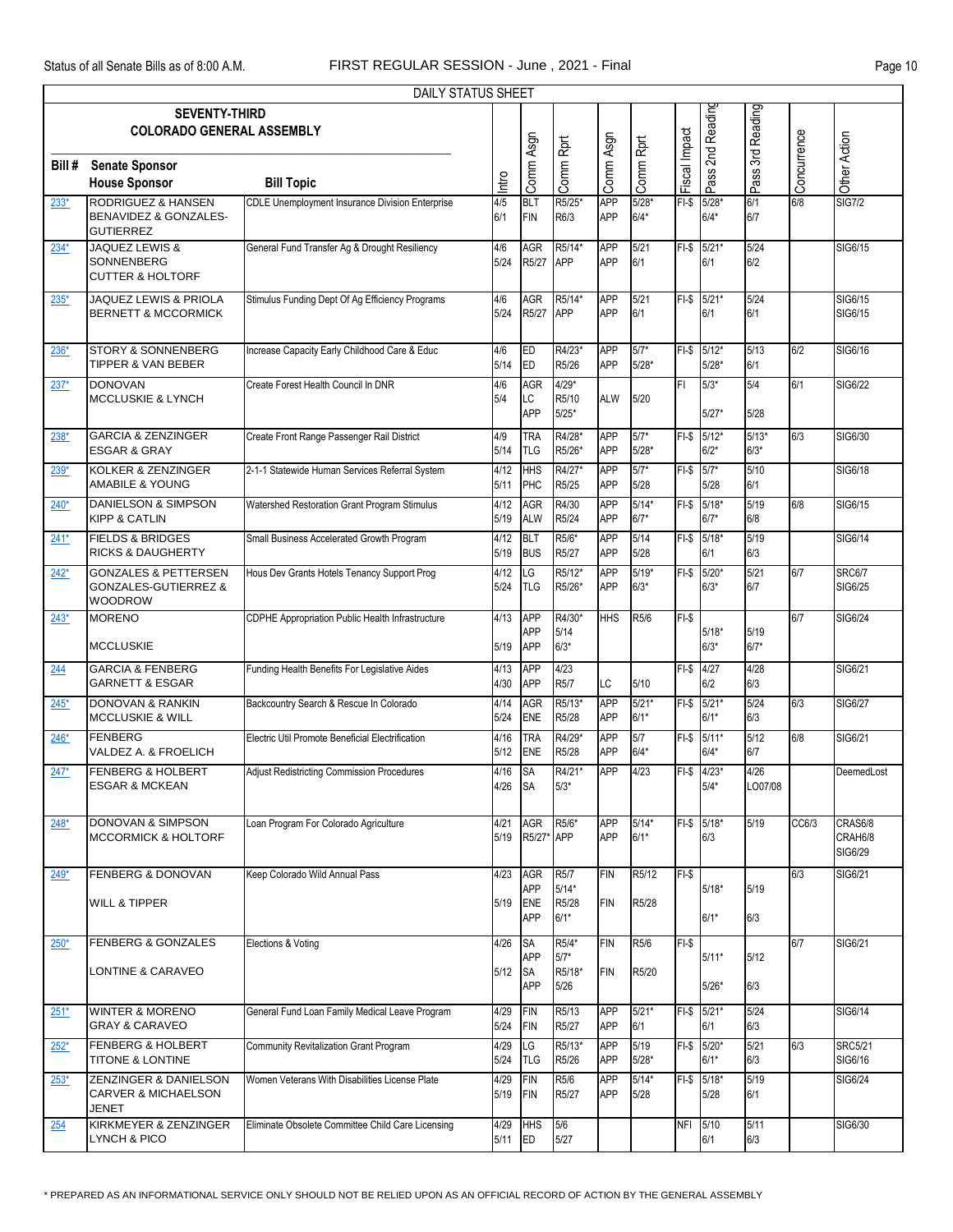|        | DAILY STATUS SHEET                                             |                                                    |              |                          |                   |                   |                   |               |                     |                  |             |               |  |
|--------|----------------------------------------------------------------|----------------------------------------------------|--------------|--------------------------|-------------------|-------------------|-------------------|---------------|---------------------|------------------|-------------|---------------|--|
|        | <b>SEVENTY-THIRD</b>                                           |                                                    |              |                          |                   |                   |                   |               | Pass 2nd Reading    | Pass 3rd Reading |             |               |  |
|        | <b>COLORADO GENERAL ASSEMBLY</b>                               |                                                    |              |                          |                   |                   |                   |               |                     |                  |             |               |  |
|        |                                                                |                                                    |              |                          |                   |                   |                   |               |                     |                  |             |               |  |
| Bill # | <b>Senate Sponsor</b>                                          |                                                    |              |                          |                   |                   |                   |               |                     |                  |             |               |  |
|        | <b>House Sponsor</b>                                           | <b>Bill Topic</b>                                  | Intro        | Comm Asgn                | Comm Rprt         | Comm Asgn         | Comm Rprt         | Fiscal Impact |                     |                  | Concurrence | Other Action  |  |
| 255*   | <b>WINTER</b>                                                  | Free Menstrual Hygiene Products To Students        | 4/29         | ED                       | R5/13*            | <b>APP</b>        | $5/21*$           | $FI-S$        | $5/21*$             | 5/24             | 6/3         | <b>SIG7/6</b> |  |
|        | <b>HEROD &amp; TITONE</b>                                      |                                                    | 5/24         | Iнг                      | R6/1              | APP               | $6/2*$            |               | $6/2*$              | 6/3              |             |               |  |
| 256*   | <b>FENBERG &amp; MORENO</b>                                    | Local Regulation Of Firearms                       | 4/29         | <b>SA</b>                | $5/12*$           |                   |                   | FI            | $5/17*$             | 5/18             | 6/3         | <b>SRC6/3</b> |  |
|        | <b>HOOTON &amp; DAUGHERTY</b>                                  |                                                    | 5/18         | <b>SA</b>                | 5/25              |                   |                   |               | $6/1*$              | 6/3              |             | SIG6/19       |  |
| 257    | ZENZINGER & SCOTT                                              | Special Mobile Machinery Registration Exemption    | 4/29         | <b>FIN</b>               | R5/13             | <b>APP</b>        | 5/21              | $FI-S$        | 5/21                | 5/24             |             | <b>SIG7/7</b> |  |
|        | BENAVIDEZ & VAN WINKLE                                         |                                                    | 5/24         | <b>FIN</b>               | R5/27             | APP               | 6/4               |               | 6/4                 | 6/7              |             |               |  |
| 258    | <b>GINAL &amp; RANKIN</b>                                      | Wildfire Risk Mitigation                           | 4/29         | LG                       | R5/18             | <b>APP</b>        | 5/24              | $FI-S$        | 5/24                | 5/25             |             | SIG6/15       |  |
|        | <b>SNYDER &amp; FROELICH</b>                                   |                                                    | 5/25         | <b>ENE</b>               | R6/2              | APP               | 6/3               |               | 6/3                 | 6/7              |             |               |  |
| 259    | <b>RODRIGUEZ</b>                                               | Modify Nonforfeiture Percent Surrender Annuity     | 5/3          | <b>FIN</b>               | 5/17              |                   |                   | <b>NFI</b>    | 5/19                | 5/20             |             | SIG6/30       |  |
|        | <b>BIRD &amp; SANDRIDGE</b>                                    |                                                    | 5/20         | <b>BUS</b>               | 5/26              |                   |                   |               | 5/27                | 5/28             |             |               |  |
| $260*$ | <b>FENBERG &amp; WINTER</b>                                    | Sustainability Of The Transportation System        | 5/4          | <b>FIN</b>               | R5/11             | APP               | $5/12*$           | $FI-S$        | $5/14*$             | $5/17*$          | 6/2         | SIG6/16       |  |
|        | <b>GARNETT &amp; GRAY</b>                                      |                                                    | 5/17         | <b>FIN</b>               | R5/25*            | APP               | $5/28*$           |               | $5/28*$             | 6/2              |             |               |  |
| $261*$ | <b>FENBERG &amp; PRIOLA</b>                                    | PUC Encourage Renewable Energy Generation          | 5/4          | <b>TRA</b>               | 5/13              |                   |                   | FI            | $5/19*$             | $5/20*$          | 6/8         | SIG6/21       |  |
|        | VALDEZ A. & AMABILE                                            |                                                    | 5/20         | ENE                      | R5/28*            | APP               | $6/4*$            |               | $6/4*$              | 6/7              |             |               |  |
| $262*$ | ZENZINGER & GARDNER                                            | <b>Special District Transparency</b>               | 5/5          | LG                       | 5/13              |                   |                   | FI            | $5/19*$             | 5/20             | 6/8         | SIG6/28       |  |
|        | <b>BIRD &amp; MCKEAN</b>                                       |                                                    | 5/24         | <b>TLG</b>               | $6/3*$            |                   |                   |               | $6/4*$              | 6/7              |             |               |  |
| 263    | ZENZINGER & SMALLWOOD                                          | Outdoor Advertising Act                            | 5/5          | LG                       | 5/18              |                   |                   | FI            | 5/20                | 5/21             |             | SIG6/30       |  |
|        | <b>BIRD &amp; VAN WINKLE</b>                                   |                                                    | 5/24         | <b>TLG</b>               | 5/26              |                   |                   |               | 5/27                | 5/28             |             |               |  |
|        | <b>HANSEN</b>                                                  |                                                    |              |                          |                   |                   |                   |               |                     |                  |             |               |  |
| $264*$ | VALDEZ A. & BERNETT                                            | Adopt Prog Reduce Greenhouse Gas Emissions Util    | 5/5<br>6/4   | <b>TRA</b><br><b>ENE</b> | R5/27*<br>R6/7*   | APP<br>APP        | 6/1<br>$6/7*$     | $FI-$$ 6/2*   | $6/7*$              | $6/3*$<br>6/8    | 6/8         | SIG6/24       |  |
|        |                                                                |                                                    |              |                          |                   |                   |                   |               |                     |                  |             |               |  |
| 265    | <b>ZENZINGER &amp; RANKIN</b><br><b>MCCLUSKIE &amp; MCKEAN</b> | Transfer From General Fund To State Highway Fund   | 5/6<br>5/19  | <b>APP</b><br><b>APP</b> | 5/12<br>5/26      |                   |                   | $FI-S$        | 5/14<br>5/28        | 5/17<br>6/1      |             | SIG6/18       |  |
|        |                                                                |                                                    |              |                          |                   |                   |                   |               |                     |                  |             |               |  |
| 266    | <b>GARDNER &amp; LEE</b><br><b>WEISSMAN &amp; SOPER</b>        | Revisor's Bill                                     | 5/7<br>5/18  | <b>JUD</b><br><b>JUD</b> | 5/13<br>5/26      |                   |                   | <b>NFI</b>    | 5/17<br>5/27        | $5/18*$<br>5/28  |             | <b>SIG7/2</b> |  |
|        |                                                                |                                                    |              |                          |                   |                   |                   |               |                     |                  |             |               |  |
| 267    | <b>HANSEN</b><br><b>HEROD</b>                                  | Office Of Public Guardianship Extension            | 5/7<br>5/19  | <b>APP</b><br><b>APP</b> | 5/14<br>5/26      |                   |                   | FI-\$ 5/18    | 5/26                | 5/19<br>5/28     |             | SIG6/21       |  |
|        |                                                                |                                                    |              |                          |                   |                   |                   |               |                     |                  |             |               |  |
| $268*$ | <b>ZENZINGER &amp; LUNDEEN</b><br>MCLACHLAN & MCCLUSKIE        | Public School Finance                              | 5/11<br>5/17 | ED<br>ED                 | R5/13*<br>R5/20*  | <b>APP</b><br>APP | $5/14*$<br>$6/2*$ | $FI-S$        | $5/14*$<br>$6/2*$   | 5/17<br>6/3      | 6/3         | SIG6/11       |  |
|        |                                                                |                                                    |              |                          |                   | APP               |                   |               |                     |                  |             |               |  |
| 269    | <b>WINTER &amp; SMALLWOOD</b><br>MICHAELSON JENET & VAN        | Licensing Of Respite Child Care Centers            | 5/12<br>5/28 | <b>HHS</b><br><b>APP</b> | R5/24<br>6/3      |                   | $5/26*$           | $FI-S$        | $5/26*$<br>6/3      | 5/27<br>6/7      |             | <b>SIG7/2</b> |  |
|        | <b>BEBER</b>                                                   |                                                    |              |                          |                   |                   |                   |               |                     |                  |             |               |  |
| 270    | <b>BRIDGES &amp; HISEY</b>                                     | Increase Alcohol Beverages On-premises Production  | 5/13         | <b>BLT</b>               | 5/20              |                   |                   | <b>NFI</b>    | 5/20                | 5/21             |             | <b>SIG7/7</b> |  |
|        | VALDEZ A. & LARSON                                             |                                                    | 5/24         | <b>FIN</b>               | 5/27              |                   |                   |               | 6/1                 | 6/3              |             |               |  |
| $271*$ | <b>GONZALES &amp; GARDNER</b>                                  | Misdemeanor Reform                                 | 5/13         | JUD                      | R5/20*            | APP               | $5/26*$           | $FI-$$        | $5/26*$             | $5/27*$          |             | <b>SIG7/6</b> |  |
|        | ROBERTS & GONZALES-                                            |                                                    |              | 5/28 JUD                 | R6/4              | APP               | 6/4               |               | 6/7                 | 6/8              |             |               |  |
|        | <b>GUTIERREZ</b>                                               |                                                    |              |                          |                   |                   |                   |               |                     |                  |             |               |  |
| $272*$ | <b>HANSEN &amp; FENBERG</b>                                    | Measures To Modernize The PUC                      | 5/14         | <b>TRA</b>               | R5/25*            | <b>FIN</b>        | R5/27             | $FI-S$        |                     |                  | 6/8         | SIG6/10       |  |
|        | <b>BERNETT</b>                                                 |                                                    | 6/1          | APP<br><b>SA</b>         | $5/28*$<br>R6/4*  | <b>FIN</b>        | R6/4              |               | $5/28*$             | 6/1              |             |               |  |
|        |                                                                |                                                    |              | <b>APP</b>               | $6/4*$            |                   |                   |               | $6/4*$              | 6/7              |             |               |  |
|        |                                                                |                                                    |              |                          |                   |                   |                   |               |                     |                  |             |               |  |
| $273*$ | LEE & MORENO                                                   | Pre-trial Reform                                   | 5/14         | <b>JUD</b><br><b>APP</b> | R5/21*<br>$5/26*$ | <b>FIN</b>        | R5/25*            | $FI-S$        | $5/26*$             | 5/27             |             |               |  |
|        | <b>BENAVIDEZ &amp; BACON</b>                                   |                                                    | 5/28         | <b>JUD</b>               | R6/4*             | <b>FIN</b>        | PI6/7             |               |                     |                  |             |               |  |
|        |                                                                |                                                    |              |                          |                   |                   |                   |               |                     |                  |             |               |  |
| 274    | <b>MORENO</b><br><b>HEROD</b>                                  | Sustainable Model To Serve Facility Students       | 5/18<br>5/28 | <b>HHS</b><br>APP        | R5/24<br>6/2      | <b>APP</b>        | 5/26              |               | $FI-$$ 5/26<br>6/2  | 5/27<br>6/3      |             | SIG6/25       |  |
|        |                                                                |                                                    |              |                          |                   |                   |                   |               |                     |                  |             |               |  |
| $275*$ | <b>MORENO &amp; RANKIN</b><br><b>MCCLUSKIE</b>                 | <b>Child Find Responsibilities</b>                 | 5/18<br>5/28 | <b>HHS</b><br>APP        | R5/24<br>6/2      | <b>APP</b>        | $5/26*$           |               | $FI-$$ 5/26*<br>6/2 | 5/27<br>6/3      |             | SIG6/30       |  |
|        |                                                                |                                                    |              |                          |                   |                   |                   |               |                     |                  |             |               |  |
| 276    | <b>MORENO</b><br><b>HEROD &amp; RANSOM</b>                     | Childrens Habilitation Residential Prog Enrollment | 5/18<br>5/28 | <b>HHS</b><br>APP        | R5/24<br>6/2      | APP               | $5/26$            | FI-\$ 5/26    | 6/2                 | 5/27<br>6/3      |             | SIG6/25       |  |
|        |                                                                |                                                    |              |                          |                   |                   |                   |               |                     |                  |             |               |  |
| 277    | <b>MORENO</b><br><b>HEROD</b>                                  | Child Welfare Services Allocation Formula          | 5/18<br>5/28 | <b>HHS</b><br><b>APP</b> | R5/24<br>6/2      | <b>APP</b>        | $5/26$            | FI-\$ 5/26    | 6/2                 | 5/27<br>6/3      |             | SIG6/25       |  |
|        |                                                                |                                                    |              |                          |                   |                   |                   |               |                     |                  |             |               |  |
| $278*$ | <b>MORENO</b><br><b>HEROD</b>                                  | Reimbursement For Out-of-home Placement Services   | 5/18<br>5/28 | <b>HHS</b><br>APP        | R5/24<br>6/2      | <b>APP</b>        | 5/26              | FI-\$ 5/26    | $6/2*$              | 5/27<br>6/3      | 6/3         | SIG6/25       |  |
|        |                                                                |                                                    |              |                          |                   |                   |                   |               |                     |                  |             |               |  |
| 279    | <b>STORY &amp; SIMPSON</b><br>ROBERTS & VALDEZ D.              | Delinquent Interest Payments Property Tax          | 5/19<br>5/28 | <b>FIN</b><br>FIN        | 5/24<br>6/2       |                   |                   | FI            | 5/26<br>6/3         | 5/27<br>6/7      |             | SIG6/28       |  |
|        | <b>FIELDS &amp; COOKE</b>                                      |                                                    |              |                          | 5/25              |                   |                   |               |                     | 5/27             | 6/7         | SIG6/28       |  |
| $280*$ | <b>WEISSMAN &amp; SOPER</b>                                    | <b>Bias-motivated Crimes</b>                       | 5/19<br>5/28 | <b>SA</b><br><b>JUD</b>  | $6/3^{\star}$     |                   |                   | FI            | 5/26<br>$6/3*$      | $6/4*$           |             |               |  |
|        |                                                                |                                                    |              |                          |                   |                   |                   |               |                     |                  |             |               |  |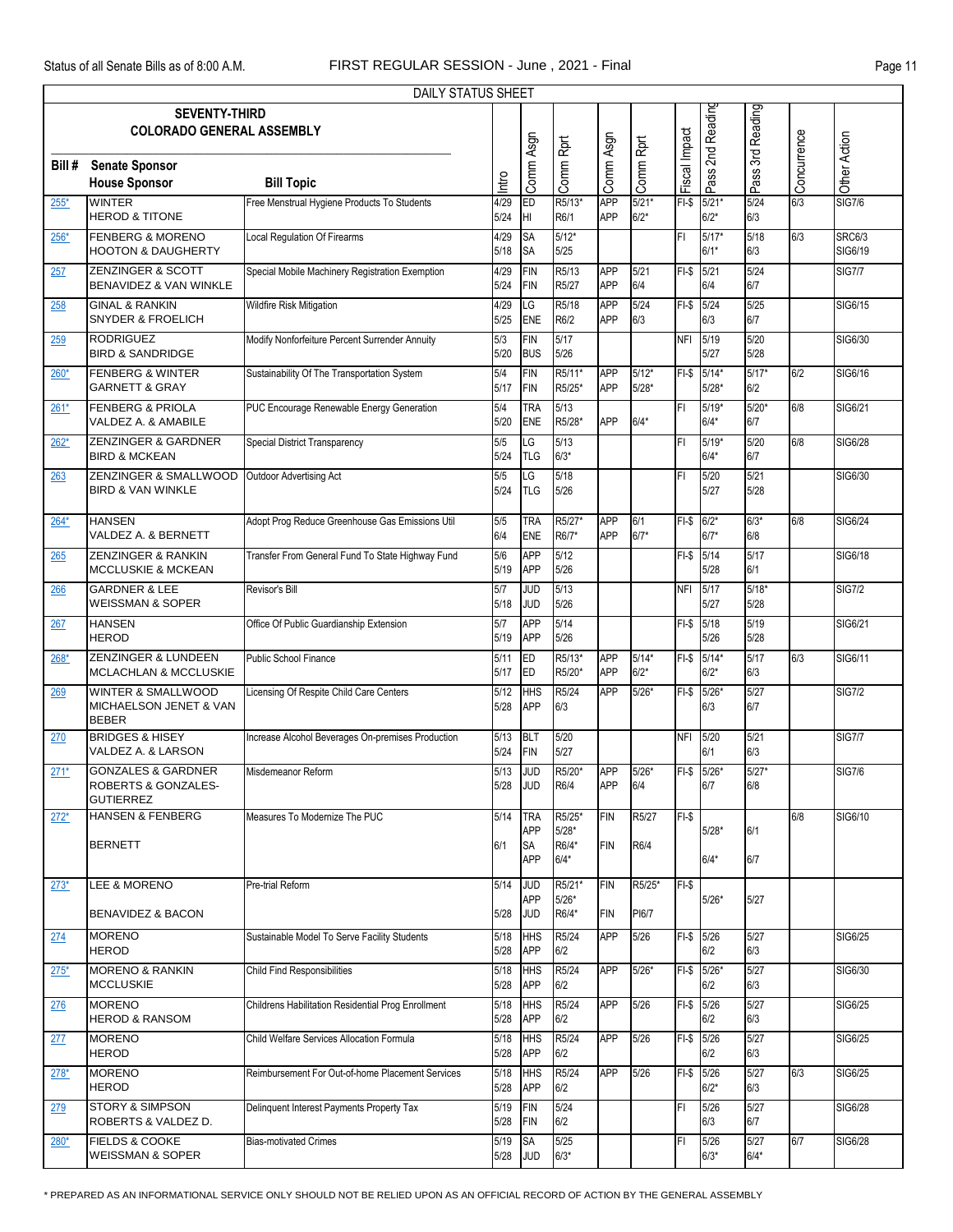|        | <b>DAILY STATUS SHEET</b>                                       |                                                                     |                |                          |                   |            |            |               |                   |                    |             |               |
|--------|-----------------------------------------------------------------|---------------------------------------------------------------------|----------------|--------------------------|-------------------|------------|------------|---------------|-------------------|--------------------|-------------|---------------|
|        | <b>SEVENTY-THIRD</b><br><b>COLORADO GENERAL ASSEMBLY</b>        |                                                                     |                |                          |                   |            |            |               | Pass 2nd Reading  | Pass 3rd Reading   |             |               |
| Bill#  | <b>Senate Sponsor</b><br><b>House Sponsor</b>                   | <b>Bill Topic</b>                                                   | Intro          | Comm Asgn                | Comm Rprt         | Comm Asgn  | Comm Rprt  | Fiscal Impact |                   |                    | Concurrence | Other Action  |
| $281*$ | <b>HANSEN &amp; RANKIN</b><br><b>MCCLUSKIE &amp; RANSOM</b>     | State Severance Tax Trust Fund Allocation                           | 5/19<br>5/28   | FIN<br>APP               | R5/24<br>$6/4*$   | <b>APP</b> | $5/26*$    | $FI-S$        | $5/27*$<br>$6/4*$ | 5/28<br>$6/7*$     | 6/8         | SIG6/18       |
| 282    | <b>BRIDGES &amp; WOODWARD</b><br>SNYDER & VAN WINKLE            | Continue Small Bus Destination Sourcing Exception                   | 5/19<br>6/1    | <b>FIN</b><br><b>FIN</b> | 5/24<br>6/3       |            |            | FI            | 5/26<br>6/3       | 5/27<br>6/7        |             | SIG6/30       |
| $283*$ | <b>MORENO</b><br><b>MCCLUSKIE</b>                               | Cash Fund Solvency                                                  | 5/19<br>5/28   | <b>APP</b><br><b>APP</b> | $5/26*$<br>6/1    |            |            | $FI-S$        | 5/26'<br>$6/1*$   | 5/27<br>6/3        | 6/3         | SIG6/23       |
| 284    | <b>HANSEN &amp; RANKIN</b><br><b>HEROD &amp; LARSON</b>         | Evidence-based Evaluations For Budget                               | 5/20<br>5/27   | <b>APP</b><br><b>APP</b> | 5/24<br>6/1       |            |            | $FI-S$        | $5/24$<br>6/1     | 5/25<br>6/3        |             | <b>SIG7/6</b> |
| 285    | <b>MULLICA &amp; VAN WINKLE</b>                                 | RODRIGUEZ & SMALLWOOD Coverage Levels For Occupational Accident Ins | 5/21           | <b>BLT</b>               | PI6/2             |            |            | FI            |                   |                    |             |               |
| 286*   | <b>MORENO &amp; RANKIN</b><br><b>HEROD &amp; MCCLUSKIE</b>      | Distrib Federal Funds Home- & Community-based Svcs                  | 5/24<br>5/28   | <b>APP</b><br>APP        | $5/26*$<br>$6/1*$ |            |            | $FI-S$        | $5/26*$<br>$6/1*$ | 5/27<br>6/3        | 6/3         | SIG6/30       |
| 287    | <b>MORENO &amp; RANKIN</b><br><b>MCCLUSKIE &amp; TITONE</b>     | Technology Risk Prevention & Response Fund                          | 5/24<br>5/28   | APP<br><b>APP</b>        | 5/26<br>6/1       |            |            |               | FI-\$ 5/26<br>6/1 | 5/27<br>6/3        |             | <b>SIG7/2</b> |
| 288    | <b>MORENO &amp; RANKIN</b><br>ESGAR & VALDEZ A.                 | American Rescue Plan Act of 2021 Cash Fund                          | 5/28<br>6/1    | <b>APP</b><br><b>APP</b> | 5/28<br>6/3       |            |            | FI-\$         | 5/28<br>6/3       | 6/1<br>6/7         |             | SIG6/11       |
| 289*   | <b>MORENO &amp; RANKIN</b><br><b>HEROD &amp; BIRD</b>           | Revenue Loss Restoration Cash Fund                                  | 5/28<br>6/1    | <b>APP</b><br><b>APP</b> | $5/28*$<br>6/3    |            |            | $FI-S$        | 5/28'<br>$6/3*$   | 6/1<br>$6/7*$      | 6/7         | SIG6/24       |
| $290*$ | <b>DANIELSON &amp; BUCKNER</b><br>YOUNG & BRADFIELD             | Security For Colorado Seniors                                       | 5/28<br>6/2    | FIN<br><b>APP</b>        | R5/28<br>6/3      | <b>APP</b> | 6/1        | $FI-$$ 6/1*   | 6/3               | 6/2<br>6/7         |             | <b>SIG7/6</b> |
| $291*$ | <b>FENBERG &amp; HOLBERT</b><br><b>ROBERTS &amp; VAN WINKLE</b> | Economic Recovery And Relief Cash Fund                              | 5/28<br>6/1    | APP<br><b>APP</b>        | $5/28*$<br>$6/3*$ |            |            | $FI-S$        | 5/28'<br>$6/3*$   | 6/1<br>$6/7*$      | 6/7         | SIG6/21       |
| $292*$ | <b>WINTER &amp; RANKIN</b><br><b>DURAN &amp; CARVER</b>         | Federal COVID Funding For Victim's Services                         | 5/28<br>6/2    | <b>FIN</b><br><b>APP</b> | R5/28<br>$6/4*$   | <b>APP</b> | $6/1*$     | $FI-S$        | $6/1*$<br>$6/4*$  | $6/2*$<br>$6/7*$   | 6/8         | SIG6/22       |
| $293*$ | <b>HANSEN &amp; RANKIN</b><br><b>ESGAR &amp; GRAY</b>           | Property Tax Classification & Assessment Rates                      | 6/2<br>6/7     | <b>FIN</b><br><b>FIN</b> | R6/3*<br>R6/7     | APP<br>APP | 6/3<br>6/7 | $FI-S$ 6/4*   | 6/7               | $6/7*$<br>6/8      |             | SIG6/23       |
|        | SENATE CONCURRENT RESOLUTIONS 21-                               |                                                                     |                |                          |                   |            |            |               |                   |                    |             |               |
| 001    | LUNDEEN<br><b>GEITNER &amp; PICO</b>                            | Legislative Oversight Of Governor Emergency Powers                  | 4/15           | <b>SA</b>                | PI4/28            |            |            |               |                   |                    |             |               |
|        | <b>SENATE JOINT MEMORIALS 21-</b>                               |                                                                     |                |                          |                   |            |            |               |                   |                    |             |               |
| 001    | <b>GARCIA &amp; GARDNER</b><br><b>SNYDER &amp; CARVER</b>       | Reaffirming US Space Command In Colorado                            | 1/15<br>1/15   |                          |                   |            |            |               |                   | 1/15<br>1/15       |             | A1/15         |
|        | SENATE JOINT RESOLUTIONS 21-                                    |                                                                     |                |                          |                   |            |            |               |                   |                    |             |               |
| $001*$ | FENBERG<br><b>ESGAR</b>                                         | <b>Temporary Joint Rules</b>                                        | 1/13<br>1/13   |                          |                   |            |            | N/A           |                   | $1/13*$<br>$1/13*$ | 1/14        | A1/14         |
| 002    | <b>FENBERG</b><br><b>MULLICA</b>                                | GA Positions & Salary Ranges                                        | 1/15<br>$1/15$ |                          |                   |            |            | N/A           |                   | 1/15<br>$1/15$     |             | A1/15         |
| 003    | <b>GARCIA</b><br>GARNETT                                        | Commission On Uniform State Laws Appointments                       | 1/15<br>1/15   |                          |                   |            |            |               |                   | $1/15$<br>$1/15$   |             | A1/15         |
| 004    | <b>FENBERG &amp; HOLBERT</b><br><b>ESGAR &amp; MCKEAN</b>       | Temporary Adjournment For Longer Than Three Days                    | 1/15<br>1/15   |                          |                   |            |            | N/A           |                   | 1/15<br>$1/15$     |             | A1/15         |
| 005    | <b>GONZALES</b><br>VALDEZ A. & GONZALES-<br><b>GUTIERREZ</b>    | Latino Advocacy Day                                                 | 3/16<br>3/17   |                          |                   |            |            | N/A           |                   | 3/17<br>3/17       |             | A3/17         |
| 006    | <b>ZENZINGER &amp; FENBERG</b><br><b>ESGAR &amp; GARNETT</b>    | Interrogatory Regarding School Dist Mill Levies                     | 3/19<br>3/19   |                          |                   |            |            | N/A           |                   | 3/19<br>3/22       |             | A3/22         |
| 007    | RODRIGUEZ & GONZALES<br>VALDEZ A. & TIPPER                      | Cesar Chavez Day                                                    | 3/29<br>3/31   |                          |                   |            |            | N/A           |                   | 3/31<br>4/1        |             | A4/1          |
| 008    | <b>FIELDS &amp; BUCKNER</b><br><b>HEROD &amp; EXUM</b>          | Recognition Of African-American Veterans                            | 3/31<br>4/5    |                          |                   |            |            | N/A           |                   | 4/5<br>4/5         |             | A4/5          |
| 009    | <b>KOLKER &amp; LISTON</b><br>YOUNG & CARVER                    | 76th Anniversary Of End Of World War II                             | 3/31<br>4/5    |                          |                   |            |            | N/A           |                   | 4/5<br>4/5         |             | A4/5          |
| 010    | DONOVAN & WOODWARD<br>ORTIZ & GEITNER                           | Honoring Gold Star Families                                         | 3/31<br>4/5    |                          |                   |            |            | N/A           |                   | 4/5<br>4/5         |             | A4/5          |
| 011    | <b>STORY &amp; CORAM</b><br><b>SULLIVAN &amp; CATLIN</b>        | Honoring Colorado Vietnam Veterans                                  | 3/31<br>4/5    |                          |                   |            |            | N/A           |                   | 4/5<br>4/5         |             | A4/5          |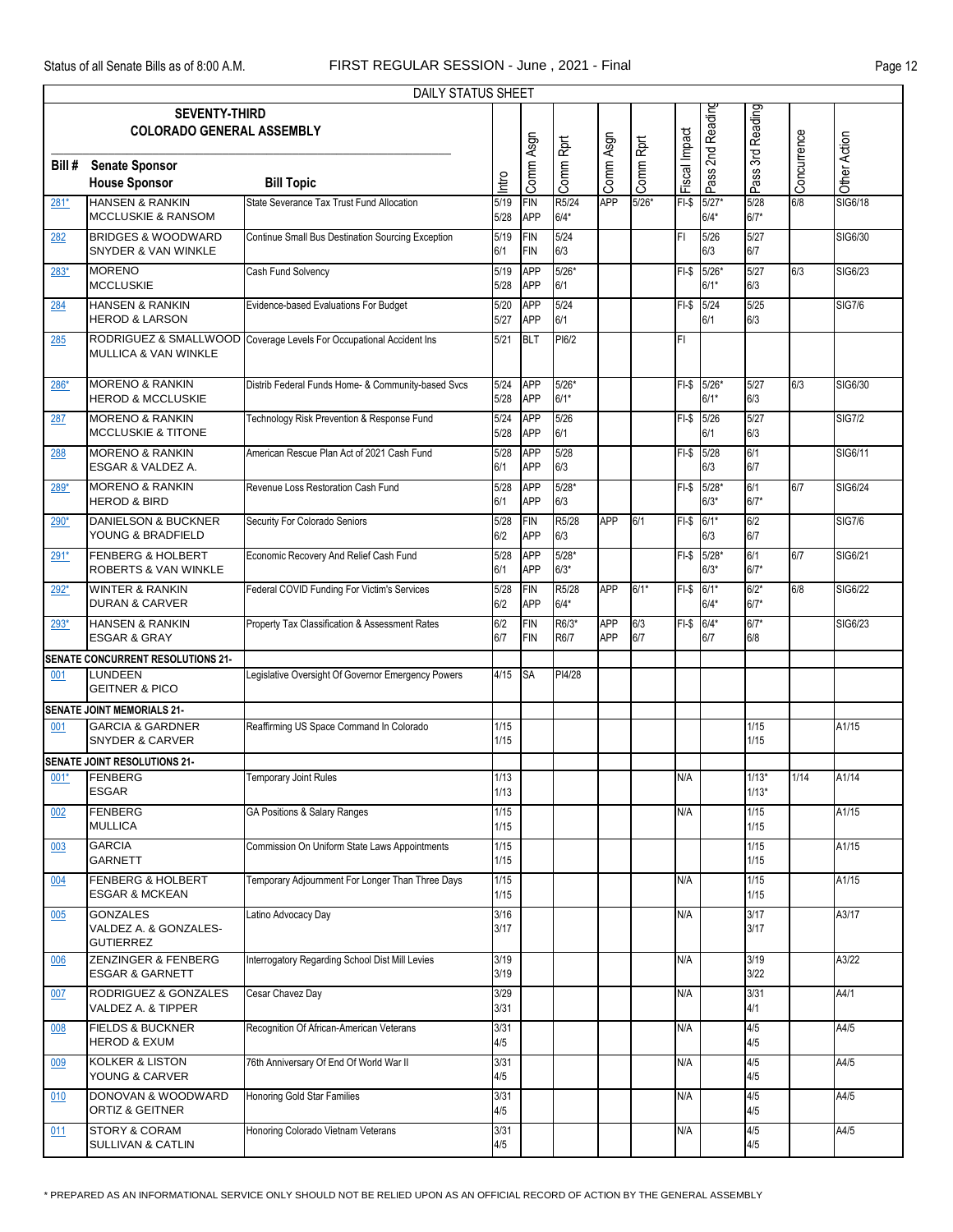| DAILY STATUS SHEET                                            |                                  |                                                    |                             |             |           |           |                         |                      |                   |                  |             |              |  |  |
|---------------------------------------------------------------|----------------------------------|----------------------------------------------------|-----------------------------|-------------|-----------|-----------|-------------------------|----------------------|-------------------|------------------|-------------|--------------|--|--|
|                                                               | <b>SEVENTY-THIRD</b>             |                                                    |                             |             |           |           |                         |                      |                   | Pass 3rd Reading |             |              |  |  |
|                                                               | <b>COLORADO GENERAL ASSEMBLY</b> |                                                    |                             |             |           |           |                         |                      | Pass 2nd Reading  |                  |             |              |  |  |
|                                                               |                                  |                                                    |                             |             |           |           |                         |                      |                   |                  |             |              |  |  |
| Bill#                                                         | <b>Senate Sponsor</b>            |                                                    |                             |             |           |           |                         |                      |                   |                  |             |              |  |  |
|                                                               | <b>House Sponsor</b>             | <b>Bill Topic</b>                                  | Intro                       | Comm Asgn   | Comm Rprt | Comm Asgn | Comm Rprt               | Fiscal Impact        |                   |                  | Concurrence | Other Action |  |  |
| $012*$                                                        | PETTERSEN & LUNDEEN              | Military, Veterans, & MIA/POW Appreciation Day     | 3/31                        |             |           |           |                         | N/A                  |                   | $4/5*$           |             | A4/5         |  |  |
|                                                               | PICO & MICHAELSON JENET          |                                                    | 4/5                         |             |           |           |                         |                      |                   | 4/5              |             |              |  |  |
| 013                                                           | <b>GARCIA &amp; SIMPSON</b>      | U.S.S. Pueblo                                      | 3/31                        |             |           |           |                         | N/A                  |                   | 4/5              |             | A4/5         |  |  |
| <b>ESGAR &amp; LUCK</b>                                       |                                  |                                                    | 4/5                         |             |           |           |                         |                      |                   | 4/5              |             |              |  |  |
| <b>COLEMAN</b><br>014                                         |                                  | Recognize MLK Assassination Day                    | 3/31                        |             |           |           |                         | N/A                  |                   | 4/6              |             | A4/6         |  |  |
|                                                               | <b>EXUM</b>                      |                                                    | 4/6                         |             |           |           |                         |                      |                   | 4/6              |             |              |  |  |
| RODRIGUEZ & PRIOLA<br>015                                     |                                  | Recognition Of Latina And Latino Veterans          | 3/31                        |             |           |           |                         | N/A                  |                   | 4/5              |             | A4/5         |  |  |
|                                                               | VALDEZ A. & HOLTORF              |                                                    | 4/5                         |             |           |           |                         |                      |                   | 4/5              |             |              |  |  |
| 016                                                           | <b>LUNDEEN &amp; WINTER</b>      | Designate Richard "RJ" Lawrence Bridge             | 4/13                        |             |           |           |                         | N/A                  |                   | 5/4              |             | A5/11        |  |  |
|                                                               | <b>GRAY</b>                      |                                                    | 5/4                         |             |           |           |                         |                      |                   | 5/11             |             |              |  |  |
| 017                                                           | <b>MORENO</b>                    | Armenian Genocide Remembrance Day                  | 4/21                        |             |           |           |                         | N/A                  |                   | 4/23             |             | A4/23        |  |  |
|                                                               | <b>ESGAR</b>                     |                                                    | 4/23                        |             |           |           |                         |                      |                   | 4/23             |             |              |  |  |
| 018                                                           | <b>WOODWARD</b>                  | Designate SPC Gabriel David Conde Memorial Highway | 4/23                        |             |           |           |                         | N/A                  |                   | 5/10             |             | A5/21        |  |  |
|                                                               | <b>LYNCH</b>                     |                                                    | 5/10                        |             |           |           |                         |                      |                   | 5/21             |             |              |  |  |
| 019                                                           | <b>SONNENBERG</b>                | Jack Annan "Mr. NJC" Memorial Highway              | 4/27                        |             |           |           |                         | N/A                  |                   | 4/28             |             | A5/7         |  |  |
|                                                               | PELTON & HOLTORF                 |                                                    | 4/28                        | <b>TLG</b>  | 5/6       |           |                         |                      |                   | 5/7              |             |              |  |  |
| 020                                                           | <b>HISEY</b>                     | Designate Deputy Jason Schwartz Memorial Bridge    | 5/5                         |             |           |           |                         | N/A                  |                   | 5/20             |             | A6/8         |  |  |
|                                                               | <b>LUCK</b>                      |                                                    | $5/24$                      |             |           |           |                         |                      |                   | 6/8              |             |              |  |  |
| $021*$                                                        | <b>DANIELSON</b>                 | Colorado Habitat Connectivity                      | 5/7                         |             |           |           |                         |                      |                   | 5/24             | 6/7         | A6/7         |  |  |
|                                                               | WILL                             |                                                    | 5/24                        |             |           |           |                         |                      |                   | $6/4*$           |             |              |  |  |
| 022                                                           | <b>COOKE &amp; GINAL</b>         | Police Week & Peace Officers' Memorial Day         | 5/11                        |             |           |           |                         | N/A                  |                   | 5/14             |             | DeemedLost   |  |  |
|                                                               | <b>MCKEAN &amp; BIRD</b>         |                                                    | 6/17                        |             |           |           |                         |                      |                   |                  |             |              |  |  |
| 023                                                           | <b>DONOVAN</b>                   | CO Public Lands Day                                | 5/11                        |             |           |           |                         | N/A                  |                   | 5/14             |             | A6/4         |  |  |
|                                                               | <b>MCCLUSKIE</b>                 |                                                    | 5/17                        |             |           |           |                         |                      |                   | 6/4              |             |              |  |  |
| 024                                                           | <b>WOODWARD &amp; LUNDEEN</b>    | Termination Gov Auth Under State Of Disaster Emery | 5/14                        | <b>SA</b>   | PI5/24    |           |                         | N/A                  |                   |                  |             |              |  |  |
|                                                               | <b>GEITNER &amp; VAN WINKLE</b>  |                                                    |                             |             |           |           |                         |                      |                   |                  |             |              |  |  |
| 025                                                           | <b>FENBERG &amp; HOLBERT</b>     | 2022 Convening Date                                | 5/24                        |             |           |           |                         | N/A                  |                   | $5/25$           |             | A6/8         |  |  |
|                                                               | <b>ESGAR &amp; MCKEAN</b>        |                                                    | 5/25                        |             |           |           |                         |                      |                   | 6/8              |             |              |  |  |
| 026                                                           | <b>FENBERG</b>                   | Notify Governor Of Adjournment                     | 6/7                         |             |           |           |                         | N/A                  |                   | 6/8              |             | DeemedLost   |  |  |
|                                                               | <b>ESGAR</b>                     |                                                    | 6/17                        |             |           |           |                         |                      |                   |                  |             |              |  |  |
|                                                               | <b>SENATE RESOLUTIONS 21-</b>    |                                                    |                             |             |           |           |                         |                      |                   |                  |             |              |  |  |
| 001                                                           | <b>FENBERG</b>                   | Temporary Senate Rules                             | 1/13                        |             |           |           |                         | N/A                  |                   | 1/13             |             | A1/13        |  |  |
|                                                               |                                  |                                                    |                             |             |           |           |                         |                      |                   |                  |             |              |  |  |
| 002                                                           | <b>FENBERG</b>                   | Senate Committees Of Reference Categorization      | 1/13                        |             |           |           |                         | N/A                  |                   | 1/13             |             | A1/13        |  |  |
|                                                               |                                  |                                                    |                             |             |           |           |                         |                      |                   |                  |             |              |  |  |
| 003                                                           | <b>FENBERG</b>                   | Senate Officers & Employees                        | 1/15                        |             |           |           |                         | N/A                  |                   | 1/15             |             | A1/15        |  |  |
|                                                               |                                  |                                                    |                             |             |           |           |                         |                      |                   |                  |             |              |  |  |
| 004                                                           | <b>COLEMAN &amp; FIELDS</b>      | Commemorate Dr. Martin Luther King Jr.             | 1/15                        |             |           |           |                         |                      |                   | 1/15             |             | A1/15        |  |  |
|                                                               |                                  |                                                    |                             |             |           |           |                         |                      |                   |                  |             |              |  |  |
| 005                                                           | SONNENBERG                       | Missing Persons Day                                | 2/16                        |             |           |           |                         | N/A                  |                   | 2/24             |             | A2/24        |  |  |
|                                                               | <b>GARCIA</b>                    | Appointment To The Independent Ethics Commission   | 5/24                        |             |           |           |                         | N/A                  |                   | 5/24             |             | A5/24        |  |  |
| 006                                                           |                                  |                                                    |                             |             |           |           |                         |                      |                   |                  |             |              |  |  |
| 007                                                           | <b>GONZALES</b>                  | COVID-19 In Latino Community                       | 6/8                         |             |           |           |                         |                      |                   | 6/8              |             | A6/8         |  |  |
|                                                               |                                  |                                                    |                             |             |           |           |                         |                      |                   |                  |             |              |  |  |
|                                                               |                                  |                                                    |                             |             |           |           |                         |                      |                   |                  |             |              |  |  |
| Postponed Indefinitely<br><b>RL</b> Recalled<br>Amended<br>PI |                                  |                                                    |                             |             |           |           |                         |                      |                   |                  |             |              |  |  |
|                                                               |                                  | Fiscal Impact<br>FI                                | <b>PV</b> Portions Vetoed   |             |           |           |                         |                      |                   |                  |             |              |  |  |
| Adopted<br>A                                                  |                                  | Η<br>House                                         |                             |             |           |           |                         | <b>RR</b> Rereferred |                   |                  |             |              |  |  |
| AD Adherence                                                  |                                  | Lost<br>L                                          | PVO Portion Veto Overridden |             |           |           |                         | S<br>Senate          |                   |                  |             |              |  |  |
| <b>BL</b> Became Law                                          |                                  | LOT Laid On Table                                  | Referred<br>R               |             |           |           | SIG Signed by Governor  |                      |                   |                  |             |              |  |  |
| CC Confer. Committee                                          |                                  | LOD Laid Over Daily                                | RC Reconsideration          |             |           |           | Vetoed by Governor<br>V |                      |                   |                  |             |              |  |  |
| CFI Conditional Fiscal Impact                                 |                                  | LO MM/DD Laid Over To Date Certain                 | RE Receded                  |             |           |           | Veto Overridden<br>VO   |                      |                   |                  |             |              |  |  |
|                                                               | CR Con. Committee Report         | NFI No Fiscal Impact                               |                             | RJ Rejected |           |           |                         |                      | VS Veto Sustained |                  |             |              |  |  |
|                                                               |                                  | House action follows House Sponsor                 |                             |             |           |           |                         |                      |                   |                  |             |              |  |  |
|                                                               |                                  |                                                    |                             |             |           |           |                         |                      |                   |                  |             |              |  |  |

**Senate action follows Senate Sponsor**

I